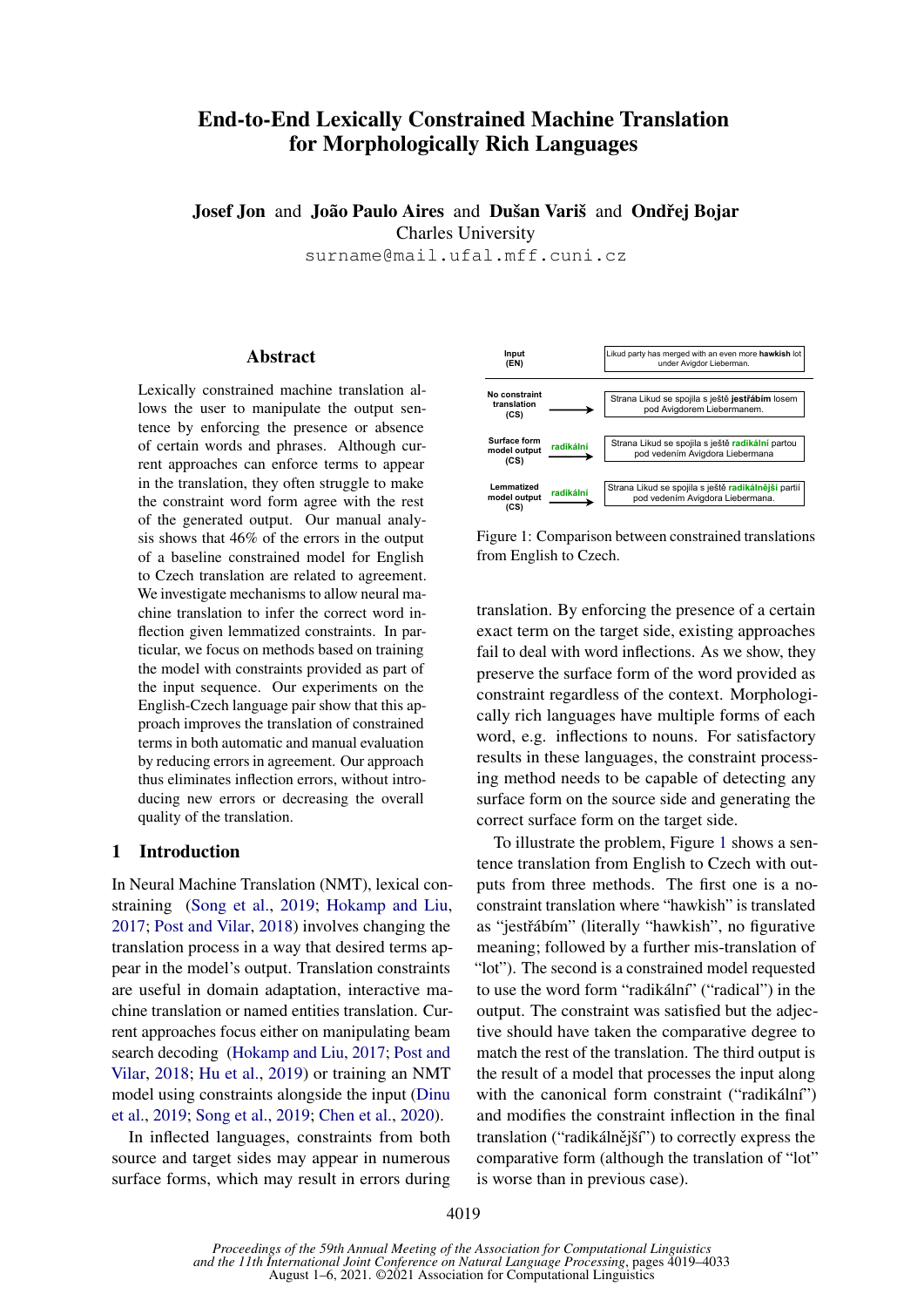We evaluate different methods of lexically constrained machine translation on the Czech language. We propose an approach to deal with word inflection in lexically constrained translation. By training a model that receives lemmatized target constraints as the input alongside the source sentence, we improve the generation of constraints in forms matching the output context. We run experiments on both synthetic and real-world test scenarios.

## 2 Related work

In MT, there are scenarios where words that should or should not appear in the output are known upfront. Common use cases include integration of domain-specific terminology and translation of named entities or rare words using a dictionary. Such functionality was previously implemented in phrase-based systems [\(Okuma et al.,](#page-10-2) [2008\)](#page-10-2), like Moses [\(Koehn et al.,](#page-9-4) [2007\)](#page-9-4). In NMT, this task is not yet definitely solved, since the translation process is hard to interpret and influence.

### 2.1 Output post-processing

In order to enforce the presence of specific terms, some approaches post-process the output. Prior to subword handling [\(Sennrich et al.,](#page-10-3) [2016;](#page-10-3) [Kudo and](#page-10-4) [Richardson,](#page-10-4) [2018\)](#page-10-4), unknown words were corrected by replacing them with word translation pairs from a bilingual dictionary [\(Luong et al.,](#page-10-5) [2015\)](#page-10-5). [Crego](#page-9-5) [et al.](#page-9-5) [\(2016\)](#page-9-5) use placeholders to translate numbers and named entities. Placeholders have also been found useful for translation of text with formal mark-up and its interaction with content [\(Hanne](#page-9-6)[man and Dinu,](#page-9-6) [2020\)](#page-9-6).

### 2.2 Constrained decoding

An alternative way of adding constraints to the final translation is by manipulating the beam search decoding process. [Anderson et al.](#page-9-7) [\(2017\)](#page-9-7) use a finite state machine (FSM) that recognizes target sentence with constraint patterns. Each state of the FSM has its own beam and only hypotheses in beams that are in accepting states can be finished. [Hasler et al.](#page-9-8) [\(2018\)](#page-9-8) improve upon this work by utilizing encoder-decoder attention weights to guide the placement of a constraint. [Chatterjee et al.](#page-9-9) [\(2017\)](#page-9-9) also use attention weights and beam search look-ahead to choose constraint positions.

[Hokamp and Liu](#page-9-0) [\(2017\)](#page-9-0) present Grid Beam Search, which extends the usual beam search [\(Och](#page-10-6) [and Ney,](#page-10-6) [2004\)](#page-10-6) with a mechanism to ensure the

coverage of all constrains. [Post and Vilar](#page-10-1) [\(2018\)](#page-10-1) propose a similar but more efficient algorithm. By dynamically reallocating the beam capacity, an arbitrary number of constraints can be processed within a constant width of the beam.

One shortcoming of the above methods is the slower inference compared to unmodified beam search models. This issue is in large part solved by effective vectorized beam allocation [\(Hu et al.,](#page-9-1) [2019\)](#page-9-1). Another drawback of constrained decoding is a less fluent output, especially in morphologically rich languages, since we force the output to contain a phrase that may not be in agreement with the rest of the output.

### 2.3 Learned constraining

One way of integrating constraints into NMT is to provide them alongside the input sentence and train the model to be biased towards utilizing them. This gives the user less direct control over the output translation and requires specially trained models. On the other hand, these approaches are simple to implement, do not incur inference slowdown, and make the translation more robust in case of wrongly chosen constraints. NMT models are often able to produce very fluent output [\(Popel et al.,](#page-10-7) [2020a\)](#page-10-7), making them capable to cope with inflections properly. Thus, using this capability may yield better results than constrained decoding with heuristics for inflections in inflected languages.

[Dinu et al.](#page-9-2) [\(2019\)](#page-9-2) use input factors to annotate source sentences with desired translations and train the model to copy these translations into the output sequence. [Chen et al.](#page-9-3) [\(2020\)](#page-9-3) append constraints to the end of the source sentence. Their goal is to train the model to place constraints in the output translation without the need of a bilingual dictionary or a specified word alignment. [Song et al.](#page-10-0) [\(2019\)](#page-10-0) also propose a data augmentation approach that uses constraints along the source as input during the model training. Concurrently to our work, [Bergmanis and Pinnis](#page-9-10) [\(2021\)](#page-9-10) modify [Dinu et al.](#page-9-2) [\(2019\)](#page-9-2) approach by providing lemmatized word factors associated to random tokens in the source sentence. With the lemmatized factors, they force the model to learn the correct inflection of the word in the translation.

The main difference between our work and most of the existing approaches is the use of lemmatized constraints to allow the model to correctly inflect them to agree with the output context. The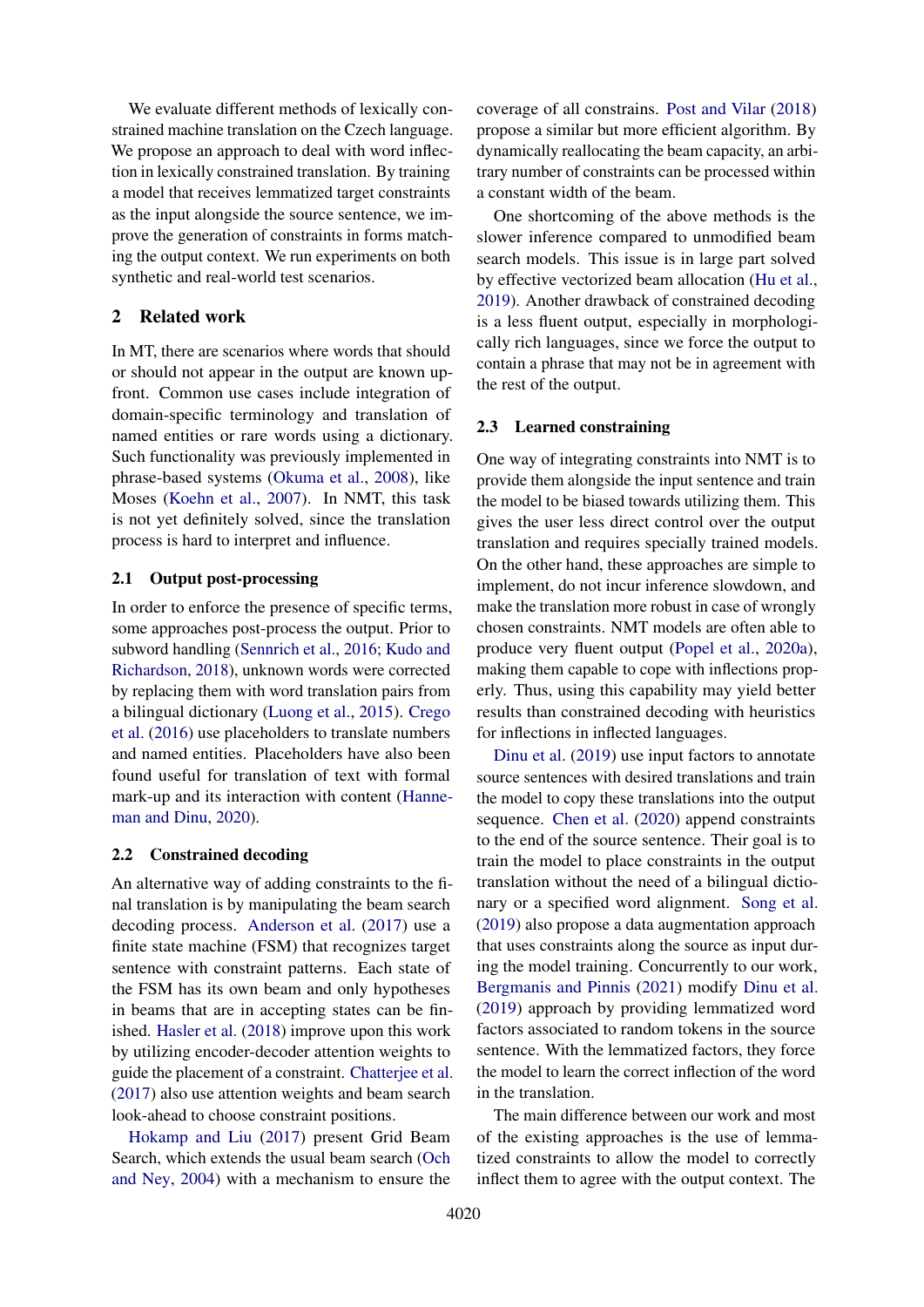concurrent work by [Bergmanis and Pinnis](#page-9-10) [\(2021\)](#page-9-10) presents a very similar idea. They also use lemmatized forms of the constraints and let the model itself to generate correct surface form. While their choice of languages (English to Latvian) and their experimental setup was slightly different, the overall conclusions of their work agree with ours. The main difference is the approach to integration of the constraints. [Bergmanis and Pinnis](#page-9-10) [\(2021\)](#page-9-10) use factors to directly annotate to the source tokens with lemmas of their desired translations. We experimented with this approach (see [B.5\)](#page-14-0), but in most of the experiments, we opted for a simpler integration method, by concatenating desired target lemmas to the source sentence. This simplifies preparation of the training data by removing the need for source to target word alignment and as we show, hurts the performance only by a very slight margin.

## 3 Proposed methods

Building upon the described techniques, we focus on allowing the model to choose the correct word form. Our approaches are based on learned constraining, where the constraints are lemmatized during both training and test time.

#### 3.1 Learned constraining

In our approach, we append the target constraints as a suffix of the input sentences, same as [Chen](#page-9-3) [et al.](#page-9-3)  $(2020)$ . We use  $\langle$ sep $\rangle$  token to separate constraints from the input sentence, and  $\langle c \rangle$  token to separate constraints from each other. Inspired by [Chen et al.](#page-9-3) [\(2020\)](#page-9-3), we shift the positional embeddings by 1024 for the constraint tokens. However, while [Chen et al.](#page-9-3) [\(2020\)](#page-9-3) start each constraint on the same position, we shift the start of the constraint string and continue monotonically from there. We do not use any other techniques described in their work. The following example illustrates an input to our baseline constrained model, passing two constraints ("plánováno" and "obcích") along with the source text. In this case, both constraints are in correct target surface forms, which are obtained from the reference translation. Without knowledge of the reference, it is necessary to solve the problem of agreement of the constraint with the rest of the translation, which is the main goal of our work.

Source: Price increase is planned mainly in larger municipalities. <sep> plánováno <c> obcích

Reference: Zvýšení cen je plánováno především ve větších obcích.

We also experimented with the factored translation approach introduced by [Dinu et al.](#page-9-2) [\(2019\)](#page-9-2) as a second constraint integration method. In Appendix [B,](#page-12-0) we present the description of the method and a comparison with appending the constraints as a suffix.

## 3.2 Preparing synthetic constraints

To our current knowledge, there is no English-Czech dataset with provided constraints. Thus, we generate constraints from the existing parallel data. We consider two approaches to generate constraints for the training and test data.

Training The simplest method of obtaining target-side constraints is sampling random token subsequences from the reference sentence. In our experiments, every token in the sentence can become a start of a constraint with probability of 0.3. An open constraint finishes on each subsequent token with probability of 0.85 and multiple constraints for a single sentence are permitted (without overlapping). We did not optimize these probabilities, further gains may be obtained by a search for better values. The constraint order is randomly permuted, since during the test time, order of constraints in the target is not known beforehand. The second approach makes use of either a bilingual dictionary or a terminology database. If a translation pair from the dictionary is found in the source and target sentences, its target side can serve as the constraint. By this method, we also obtain alignment of the source and target expressions, which is useful for the factored translation approach (see Appendix [B.5\)](#page-14-0).

Test time Given an input sentence and no reference translation, we can synthesize constraints by searching for source expressions in a dictionary or a terminology database. Dictionaries generally map one expression to many target ones and we or the model have to decide which of them to use. Terminology databases are usually unambiguous and the target translation serves as the constraint. We experiment with terminology in Section [4.3.](#page-5-0)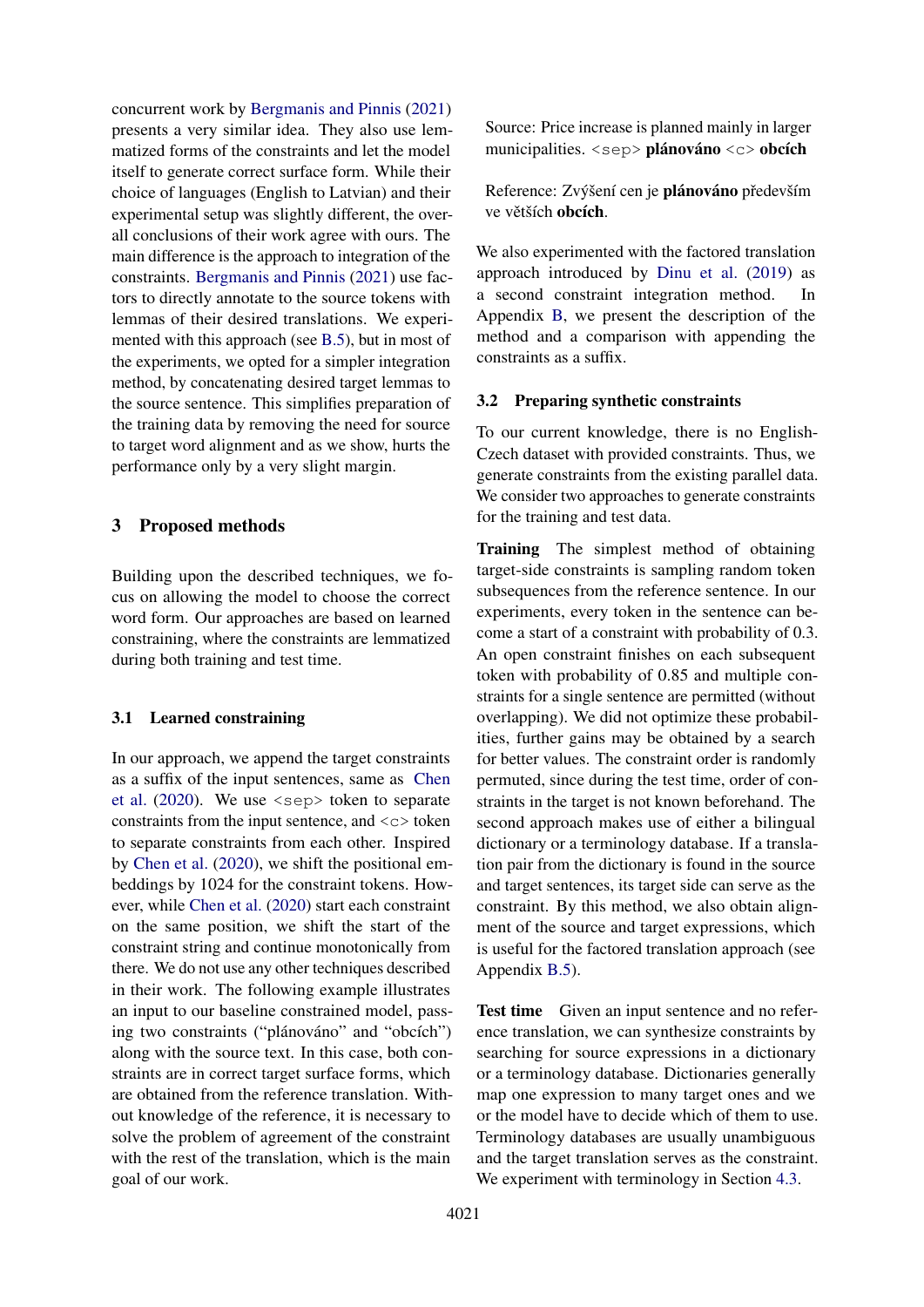**Lemmatization** Our methods use lemmatized<sup>[1](#page-3-0)</sup> constraints. For the random target subsequence method, we lemmatize the selected words. For the dictionary search method, we lemmatize both the dictionary and training data and we search for matching expression pairs using the lemmas. During the actual training, we use the original, non-lemmatized sentence with lemmatized constraints. This scenario is more similar to real-life use cases, since target word form which should be produced is not known beforehand. With constraint lemmatization, the above example would be:

Input: Price increase is planned mainly in larger municipalities. <sep> obec <c> plánovat

## <span id="page-3-6"></span>4 Experiments

In this section, methods presented above are compared on various tasks and datasets. First, we use an oracle test set, which is created with previous knowledge of the reference. We use it to assess the ability of the models to integrate the constraints themselves without additional noise caused by problems of the real world. In the subsequent experiments, we present a more realistic scenario – we use official terminology for EU-related expressions to translate parts of Europarl corpus. Finally, we evaluate the approaches on translation of general, open-domain rare words using dictionary.

## <span id="page-3-5"></span>4.1 Data

We train English-Czech NMT models for our experiments. Czech has a high degree of inflection with seven cases and three genders for nouns and adjectives. We train our models on CzEng 2.0 [\(Kocmi](#page-9-11) [et al.,](#page-9-11) [2020\)](#page-9-11) using all authentic parallel sentences (61M), as well as back-translated Czech monolingual sentences (51M). Newstest-2019 [\(Barrault](#page-9-12) [et al.,](#page-9-12) [2019\)](#page-9-12) is used as a validation set and newstest-2020 [\(Barrault et al.,](#page-9-13) [2020\)](#page-9-13) as a test set. We break the text into subwords using SentencePiece [\(Kudo](#page-10-4) [and Richardson,](#page-10-4) [2018\)](#page-10-4) and lemmatize using UD-Pipe [\(Straka and Straková,](#page-10-8) [2017\)](#page-10-8). BLEU scores are computed using SacreBLEU [\(Post,](#page-10-9) [2018\)](#page-10-9).[2](#page-3-1)

For experiments mentioning dictionaries, we extracted pairs of terms from English and Czech Wik-

tionary<sup>[3](#page-3-2)</sup> and a large commercial dictionary. In appendix [B.2](#page-12-1) we show that using Wiktionary also improves performance upon baseline, but the commercial dictionary offers better coverage of the expressions and thus provides better overall results. For this reason, all the experimets shown further are based on the commercial dictionary data.

We use the Czech government database for EU terminology<sup>[4](#page-3-3)</sup> to evaluate integration of domainspecific terminology through constraints. We select all Czech terms and their translation to English, which corresponds to 14203 expressions per language. Then, we search the Europarl<sup>[5](#page-3-4)</sup> corpus [\(Koehn,](#page-9-14) [2005\)](#page-9-14) for sentence pairs containing English terms in the source side and lemmas of the Czech translation in a lemmatized version of the target side, ignoring trivial terms. Keeping at most the first ten sentence pairs containing specific source term, the final dataset consists of 6585 examples, covering 1433 terms. We remove these sentences from the training data, since Europarl is part of the CzEng corpus.

## 4.1.1 Model

We use MarianNMT [\(Junczys-Dowmunt et al.,](#page-9-15) [2018\)](#page-9-15) to train Transformer-base models with standard parameters [\(Vaswani et al.,](#page-10-10) [2017\)](#page-10-10). Inspired by [Popel et al.](#page-10-11) [\(2020b\)](#page-10-11), we alternate between authentic and backtranslated data every 25 million training sentences, while using exponential smoothing of the parameters. Four NVIDIA V100 GPUs were used for the training and one training run (400- 500k steps) takes approximately 40 hours with this configuration. A large portion of the computation time can be saved by finetuning an existing NMT model on the proposed dataset. By finetuning the baseline model we reached the same performance after 30-50k steps. However, all the results provided in this paper are obtained by training from scratch. Since we integrate constraints in the target language into the source sequence, we share source and target vocabularies (and embeddings), consisting of 32000 subwords, to allow easier copying of the subwords from source to target sequence.

### <span id="page-3-7"></span>4.2 Oracle constraints

To assess the ability of a model to produce the provided constraints in the output, we use newstest-

<span id="page-3-0"></span><sup>&</sup>lt;sup>1</sup>In Appendix B, we show that simple stemming heuristic performs at least as well as proper lemmatization in automated metrics described further.

<span id="page-3-1"></span><sup>2</sup> SacreBLEU signature: BLEU+case.mixed+lang.encs+numrefs.1+smooth.exp+test.wmt20+tok.13a+version.1.4.14

<span id="page-3-3"></span><span id="page-3-2"></span><sup>3</sup><www.wiktionary.org>

<span id="page-3-4"></span><sup>4</sup>[sap.vlada.cz/dul/zavaznet.nsf/ca?](sap.vlada.cz/dul/zavaznet.nsf/ca?OpenView) [OpenView](sap.vlada.cz/dul/zavaznet.nsf/ca?OpenView) <sup>5</sup><www.statmt.org/europarl/>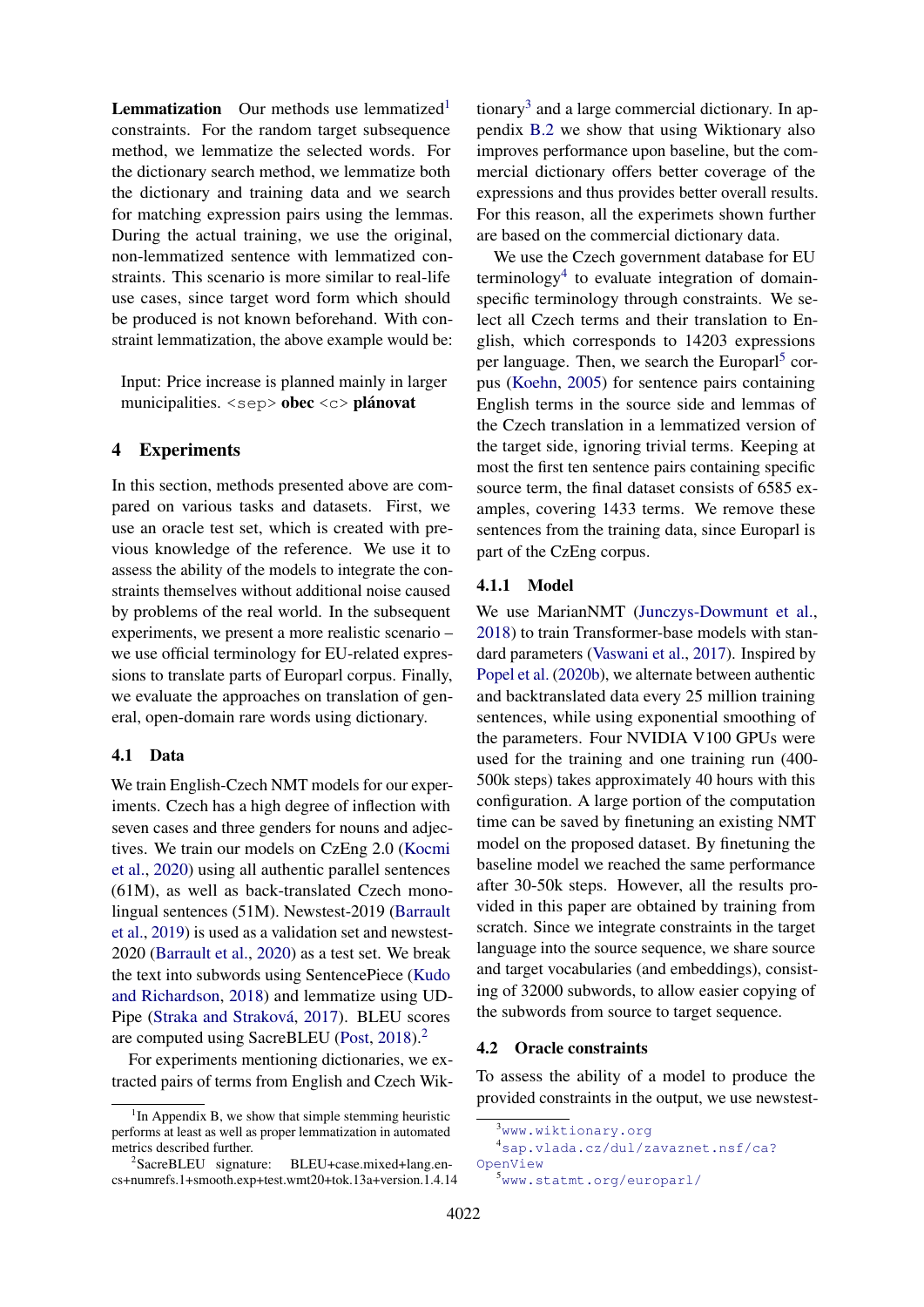<span id="page-4-0"></span>

| Train const.    | <b>Train form</b> | <b>Test form</b> | <b>BLEU</b> | Cvg   | $BLEU_L$ | $\text{Cvg}_{L}$ |
|-----------------|-------------------|------------------|-------------|-------|----------|------------------|
| baseline        |                   |                  | 32.0        | 68.84 | 38.2     | 78.14            |
| random          |                   | -                | 31.2        | 69.59 | 37.1     | 78.47            |
| random          | surface           | surface          | 34.5        | 94.00 | 39.9     | 94.55            |
| random          | surface           | lemma            | 27.1        | 61.31 | 36.8     | 94.26            |
| random          | lemma             | lemma            | 33.3        | 82.37 | 39.7     | 93.61            |
| dict            | surface           | surface          | 16.5        | 57.34 | 20.4     | 68.69            |
| dict            | surface           | surface          | 37.7        | 93.46 | 42.2     | 93.23            |
| dict            | surface           | lemma            | 30.6        | 64.11 | 39.6     | 91.55            |
| dict            | lemma             | lemma            | 34.2        | 78.61 | 40.5     | 89.02            |
| dict, skip half | surface           |                  | 31.7        | 68.88 | 38.2     | 78.06            |
| dict, skip half | surface           | surface          | 36.9        | 91.37 | 42.3     | 93.00            |
| dict, skip half | surface           | lemma            | 31.4        | 68.0  | 40.0     | 90.79            |
| dict, skip half | lemma             | lemma            | 33.1        | 75.36 | 39.3     | 85.30            |

Table 1: Results on newstest-2020 with oracle constraints. The first column shows the methods used for obtaining constraints for training. 'random' means sampling random subsequences of target tokens, 'dict' stands for terms matched by dictionary. In the 'skip half' variant, a half of the training examples is presented with no constraint. For test sets, only constraints from the dictionary are used, still chosen so that the reference sentence contains the requested words. The second and third column indicate if the appended constraints are lemmatized or not, at training and test time, respectively.

2020 test set with oracle constraints. These constraints are obtained via dictionary search on the test set as described above, *i.e.*, the constraints are terms from a English-Czech dictionary, where both source and target sides are present in the sentence pair. Note that we know the reference beforehand, thus, this evaluation may not reflect improvement in translation in a real world setting. We only use it to measure the ability of constraint integration.

We trained two sets of constrained models. The first one, baseline constrained models, use original target side forms of the constraint expressions. The second set consists of models trained using lemmatized forms of the constraints. Our goal with the lemmatized models was to harness the language modeling capacity of the model to generate a surface form of lemmatized constraint that agrees with the rest of the translation.

Table [1](#page-4-0) presents the results. We used two forms of the test set constraints – original reference forms and lemmatized constraints (column *Test form*). The lemmatized constraints are closer to real world scenario, where we do not know the output form of the constraint expression beforehand.

As a sanity check, we compute standard BLEU and BLEU calculated on lemmatized hypothesis against lemmatized reference (*BLEU<sub>L</sub>*). More importantly, we assess target constraint coverage (*Cvg* and  $Cvg<sub>L</sub>$ ) on original and lemmatized test set by

comparing the constraints in the output with the reference. Note that in theory, *Cvg* value should always be lower or equal to  $Cvg<sub>L</sub>$ , since surface form coverage is equal to lemma coverage minus proportion of incorrectly generated surface forms. This is not always the case, since the lemmatizer takes the sentence context into consideration and lemmatized versions of stand-alone terms in the terminology database may not match lemmatized versions of the same terms inside a reference sentence. This causes a slight underestimation of  $Cvg<sub>L</sub>$ .

The  $Cvg$  and  $Cvg_L$  columns document that both methods of constraint synthesis for training (random target subsequences and dictionary terms) lead to models capable of producing more than 93% of the constraints when constraints are not lemmatized. Surface coverage of surface form trained models drops to 61–68% when using lemmatized form of the test set constraints, but lemma coverage is only slightly lower – this is expected, as these models are trained to reproduce exact form of the given constraints.

The results of models trained on lemmatized constraints with lemmatized test constraints show that the surface form coverage increases compared to surface form trained models with lemmatized test constraints (rows *lemma*/*lemma* vs. *surface*/*lemma*). While the coverage is lower than when using surface form test set for the surface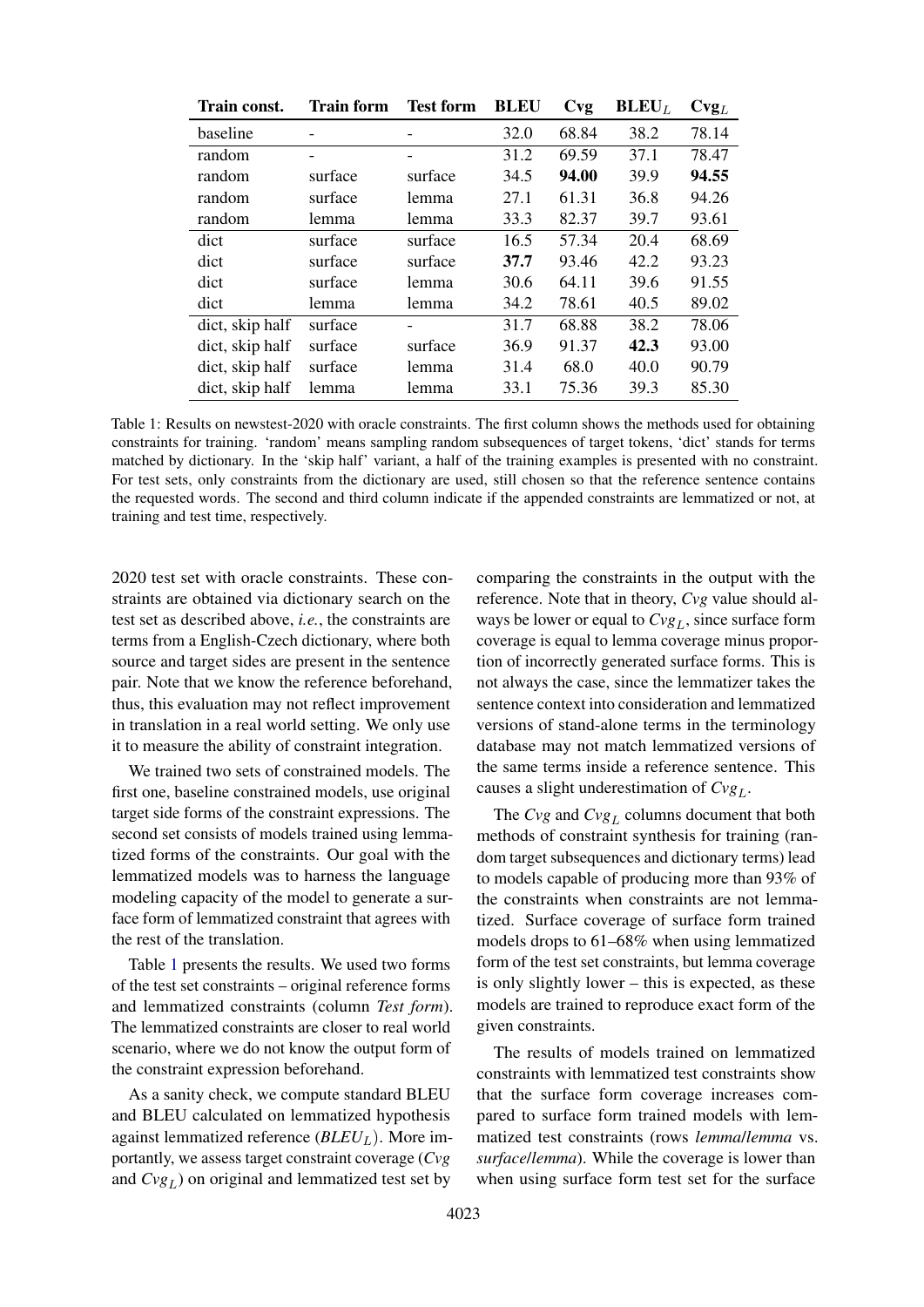<span id="page-5-1"></span>

| Train           | Test           | BLEU | Cvg                |
|-----------------|----------------|------|--------------------|
| <b>Baseline</b> | No constraints | 37.9 | 75.02              |
|                 | No constraints | 19.1 | 61.40              |
|                 | Terms          | 37.3 | 91.73              |
| All             | Dict           | 43.3 | 84.14              |
|                 | Terms + Dict   | 44.0 | 93.75              |
|                 | No constraints | 38.2 | $75.\overline{32}$ |
| Skip half       | Terms          | 38.4 | 90.52              |
|                 | Dict           | 43.5 | 83.49              |
|                 | Terms + Dict   | 43.1 | 91.22              |

Table 2: Performance of models trained using surface forms of dictionary constraints on the same Europarl test set split. *Train* column documents whether all of the training sentences were accompanied by constraints, or we left 50% of them without constraints (*Skip half*). *Term* constraints come from a terminology database, *Dict* constraints are expressions from a general dictionary. Note that for applying *Dict* constraints at test time, we used test reference for dictionary target term disambiguation, which makes this combined approach not feasible in realistic conditions. All test set constraints are used in reference surface forms.

form model, we show in Section [5](#page-7-0) that this is mainly an artifact of reference-based evaluation and that the model inflects the constraints correctly.

The model trained with constraints based on dictionary reaches the best performance on the oracle constraint test set, for which the constraints are generated in the same way. However, when constraints are not supplied, BLEU and coverage drops sharply (the row *dict/surface/-*). This may be caused by the fact that sentences containing expressions present in the dictionary are almost always accompanied by the constraint during the training. Therefore, the model is not presented with many examples where the translation appears without the corresponding constraint and generates constraint expression with much lower probability when this happens during the test time. We experimented with skipping half of the sentences during the constraint generation, leaving them without any constraints ("skip half" in the table). As shown in Table [1,](#page-4-0) this largely reduces the problem – without any test time constraints, the model reaches baseline results (the row *dict, skip half/surface/-*). However, when the constraints are supplied, the coverage is slightly lower than for a model trained with constraints for all the sentences (e.g. 91.4% instead of 93.5% for surface form models). Fine-tuning the ratio or choosing the sentences to leave without the constraints dynamically during the training might help to solve this problem.

<span id="page-5-2"></span>

| Train c. | Test c. | BLEU | Cvg   | $\mathbf{Cvg}_L$ |
|----------|---------|------|-------|------------------|
|          |         | 38.2 | 69.90 | 84.37            |
|          |         | 38.8 | 70.27 | 85.0             |
| SF       | canon.  | 36.6 | 44.0  | 96.56            |
|          | Ref SF  | 40.6 | 96.97 | 95.08            |
|          | lemma   | 35.1 | 30.88 | 96.74            |
|          |         | 38.6 | 69.87 | 84.05            |
| Lemma    | canon.  | 38.9 | 77.1  | 95.44            |
|          | Ref SF  | 39.1 | 81.44 | 94.15            |
|          | lemma   | 38.9 | 77.22 | 95.55            |

Table 3: Results on whole Europarl test set. None of the BLEU scores for constrained models (except *Ref SF*) is significantly better than the best unconstrained score.

### <span id="page-5-0"></span>4.3 Terminology Integration

Since the studied methods proved to work well with oracle surface form of constraints, we moved to a realistic use-case with the Europarl test set described in Section [4.1.](#page-3-5) We split the test set into two parts:

- *same* contains examples where the form of the constraint in the reference is the same as in the terminology database (and as provided to the baseline constrained model),
- *diff* contains examples where the form of the constraint in the target sentence is different from the database form.

The target lemmas of the constraint should match in both cases.

This split allows us to better assess the translation in inflected languages, since the problems we focus on are more pronounced in the diff test set. Table [2](#page-5-1) shows that the model trained with dictionary constraints underperforms in terms of BLEU when only the constraints from terminology database are supplied (BLEU of 19.1). This is caused by the issue described earlier – during the training, the model does not encounter the words which are present in the dictionary enough times without the constraint. When the dictionary constraints are used alongside the terminology database constraints (rows denoted by "Terms + Dict"), the BLEU score increases. This approach requires either prior knowledge of the reference, or a mechanism for the target dictionary term disambiguation. To mitigate this issue, we skip half of the sentences when generating the constraints, *i.e.*, half of the training corpus is seen without any constraints. This alleviates the problem to a large extent, see the "Skip half" results.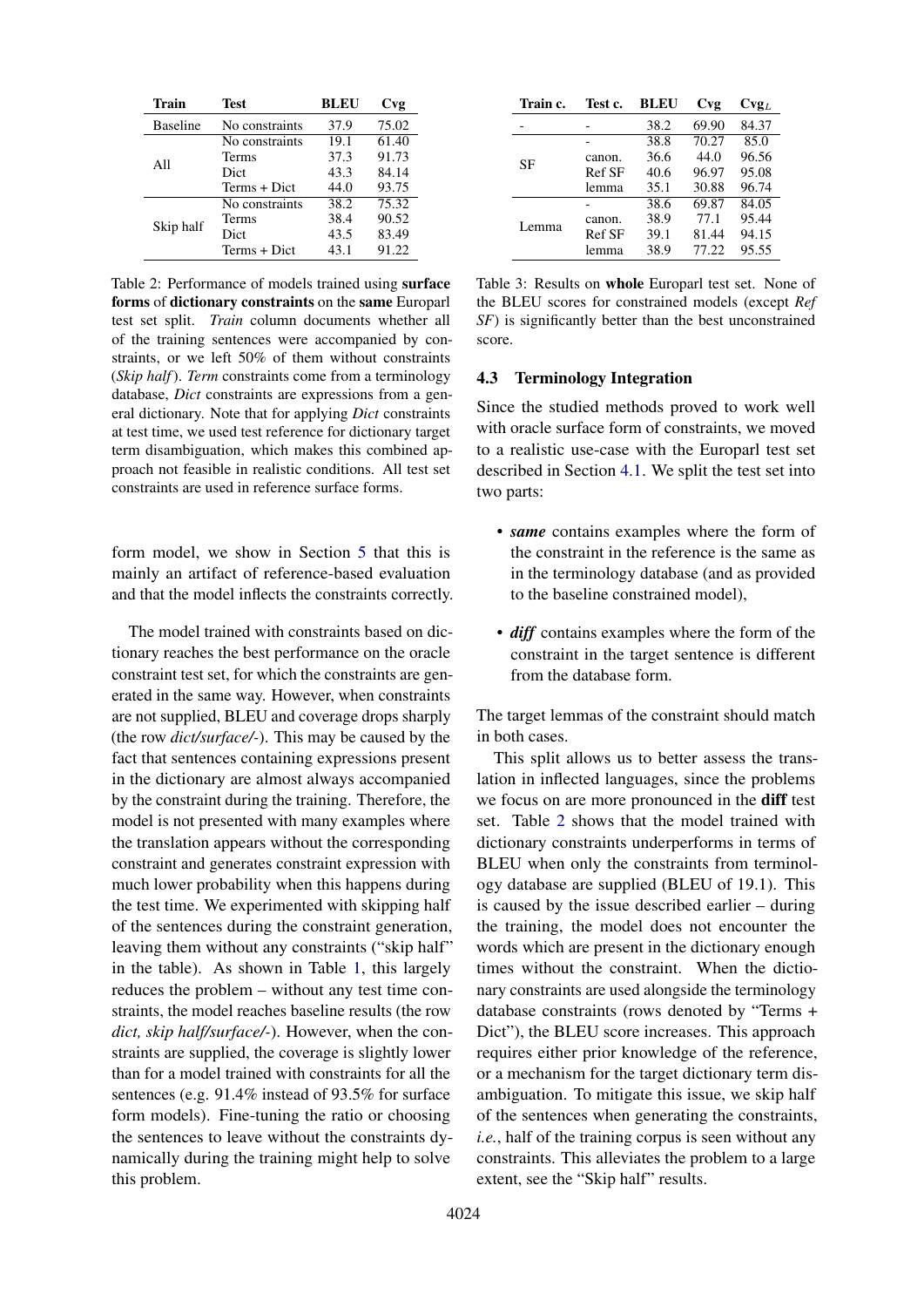<span id="page-6-0"></span>

| Train c. | Test c. | BLEU | Cvg   | $\mathbf{Cvg}_L$ |
|----------|---------|------|-------|------------------|
|          |         | 38.3 | 67.1  | 84.12            |
|          |         | 38.8 | 67.14 | 84.68            |
| SF       | canon.  | 35.0 | 15.20 | 96.20            |
|          | Ref SF  | 40.8 | 96.32 | 93.92            |
|          | lemma   | 34.3 | 15.38 | 96.41            |
|          |         | 38.7 | 66.61 | 83.42            |
| Lemma    | canon.  | 38.9 | 72.31 | 94.76            |
|          | Ref SF  | 39.2 | 79.16 | 92.78            |
|          | lemma   | 39.0 | 72.62 | 94.88            |

Table 4: Results on diff Europarl test set split, where we only consider cases where the constraint is provided in different form than in the reference, i.e. reference contains different form than the canonical one present in the terminology database. None of the BLEU scores for constrained models (except *Ref SF*) is significantly better than the best unconstrained score.

We present the results on the whole test set in Table [3.](#page-5-2) The first and second columns show word form of the constraints during the training and test time, respectively. *Canon.* constraint is in its canonical, original form from the the terminology database. *Ref SF* rows show results with constraints in the same form as in the reference translation (this requires prior knowledge of the reference).

First, let us focus on results of models trained with surface form constraints. Three trends in the results hint that generating the correct constraint form is challenging for the model, if the correct form is different from the one supplied in the input. First, the difference between surface form and lemma coverage (44% vs 96.6%) shows the model generates the correct constraint words, but in a form not matching the reference. Second, the difference is more pronounced in the *diff* split (Table [4\)](#page-6-0), while in the *same* split (Table [5\)](#page-6-1), surface form coverage is almost the same as the lemma coverage. This is because in the *same* split, target constraints are already in the canonical form, same as in the terminology database, so there is no need for further inflection. Third, using constraints in the same surface form as in the reference (*Ref SF*) improves the observed coverage compared to using the canonical form from the terminology database (e.g., 97% vs 44% on the whole test set, see Table [3\)](#page-5-2). This "oracle" setting, using the reference to determine the correct surface form, shows the upper limits of the constraint integration approach, if the inflection issue is solved optimally.

As stated earlier, we trained the models again using lemmatized versions of the constraints. When we supply lemmatized constraints to these mod-

<span id="page-6-1"></span>

| Train c. | Test c. | BLEU | Cvg   | $Cvg_L$ |
|----------|---------|------|-------|---------|
|          |         | 37.9 | 75.02 | 84.72   |
|          |         | 38.8 | 75.94 | 85.50   |
| SF       | canon.  | 39.9 | 97.69 | 97.03   |
|          | lemma   | 36.6 | 59.56 | 97.38   |
|          |         | 38.4 | 75.89 | 85.15   |
|          | canon.  | 38.8 | 85.81 | 96.55   |
| Lemma    | lemma   | 38.8 | 85.58 | 96.55   |

Table 5: Results on same Europarl test set split. In this subset, the constraints from terminology database are already in the same form as in reference, *i.e. canon.* is the same as *Ref SF*. BLEU score that is significantly better than the best BLEU without constraints is in bold (bootstrap resampling,  $p \leq 0.05$ ).

els during the test time, the coverage rises from 44% (surface form trained model with canonical constraint forms) to 77%, but this is still far from the oracle 97%. This suggests that a large room for improvement exists, but as we show in Section [5,](#page-7-0) most of these discrepancies are caused by reference-based evaluation and are not real errors. In majority (92%) of the cases marked as not covered when using lemmatized model, the form of the constraint is different from the reference, but correct given the context, as the model translates the sentences differently (but correctly).

#### 4.4 Comparison with constrained decoding

Our work is based on training the NMT model to include provided constraints in the output translation. Another popular way of constraint integration is modifying the decoding process. We hypothesize that this approach will not be useful in our scenario, since the constraints are enforced in their surface forms, which is the issue we are trying to solve. To verify this, we evaluated lexically constrained decoding by [Hu et al.](#page-9-1) [\(2019\)](#page-9-1) as implemented in fairseq [\(Ott et al.,](#page-10-12) [2019\)](#page-10-12) on the Europarl test sets described in Section [4.3.](#page-5-0)

<span id="page-6-2"></span>

| <b>Split</b> |     |      |      | Con. BLEU Cvg BLEU <sub>L</sub> Cvg <sub>L</sub> |      | Pos $\rho$ |
|--------------|-----|------|------|--------------------------------------------------|------|------------|
| Same         | no  | 36.4 | 69.3 | 42.8                                             | 79.7 | 0.95       |
| Same         | yes | 35.7 | 97.1 | 41.5                                             | 97.3 | 0.83       |
| Diff         | no  | 36.4 | 63.1 | 43.1                                             | 81.3 | 0.95       |
| Diff         | ves | 30.6 | 26.0 | 39.3                                             | 94.7 | 0.80       |
| Whole        | no  | 36.4 | 65.2 | 43.0                                             | 80.8 | 0.95       |
| Whole        | ves | 32.3 | 50.7 | 40.0                                             | 95.6 | 0.81       |
|              |     |      |      |                                                  |      |            |

Table 6: Lexically constrained decoding

The results in Table [6](#page-6-2) show that while the constrained decoding indeed produces the target constraints in the output, they stay in the same form as in the terminology database. This is shown by the low surface form constraint coverage (column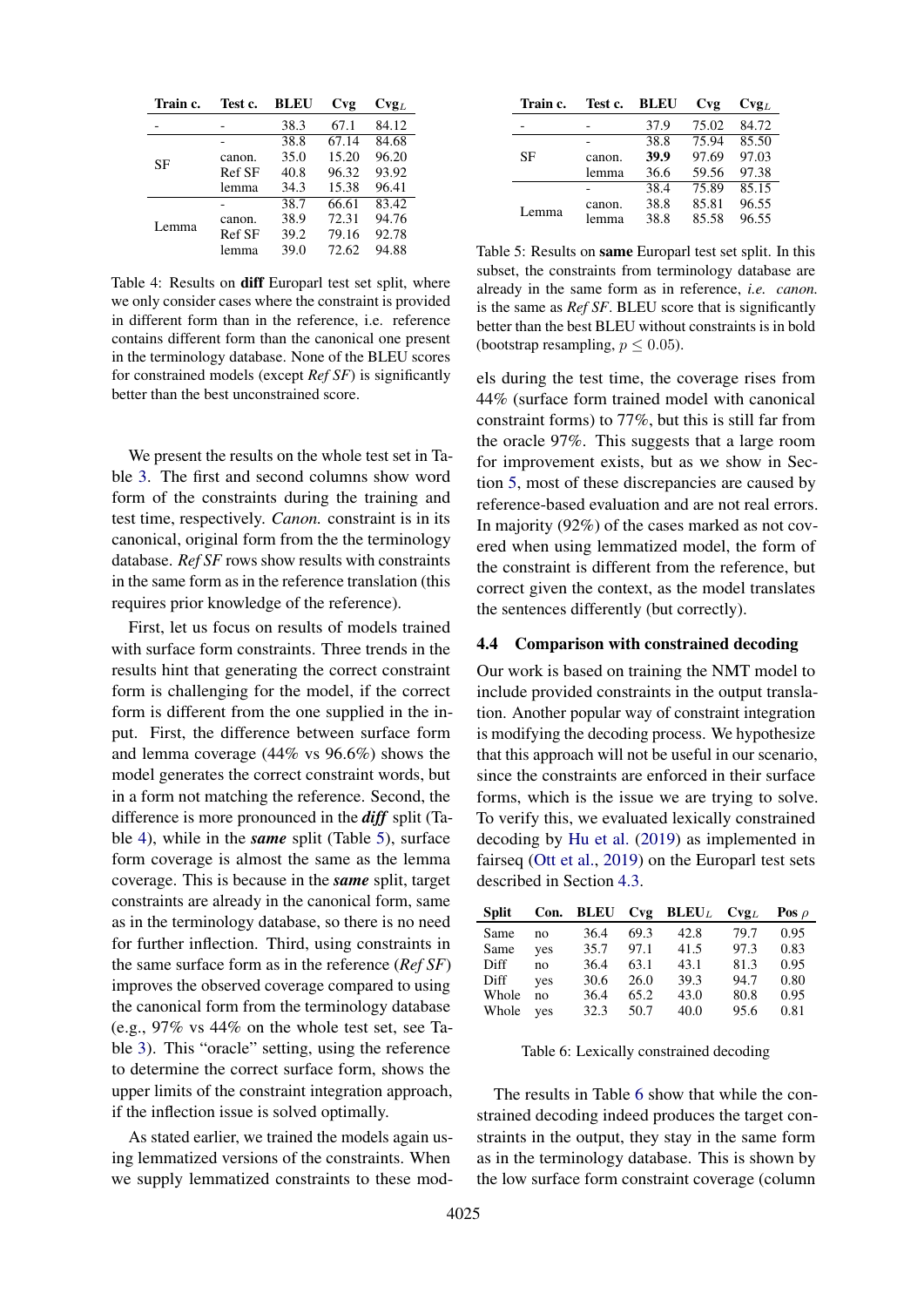<span id="page-7-1"></span>

| <b>Constraint src</b> | <b>BLEU</b> | $\%$ as ref | % correct |
|-----------------------|-------------|-------------|-----------|
| No constraint         | 21.6        | 35.4        | 64.6      |
| Reference term        | 23.1        | 91.7        | 91.7      |
| Random term           | 22.6        | 54 2.       | 83.3      |

Table 7: Translation of sentences containing rare words. For source expressions with multiple possible translations according to the dictionary, we compare choosing a translation variant randomly (*Random term*) against choosing the same translation variant as in the reference. All constraints are lemmatized. Column *% as ref* shows the percentage of examples with the constraint translated with the same term as in the reference. Column *% correct* shows human evaluation of rare word translation.

*Cvg*) for the *diff* and *whole* dataset splits, while for the *same* split, where the constraints are in the same form in the translation as in the terminology database, the coverage is high. On lemma level  $(Cvg<sub>L</sub>)$ , coverage on all splits remains high, again showing that the system produces exactly the surface form provided, instead of correct target sentence form. Note that the results are not directly comparable with the results in previous subsection, since here we use only a part of the training data (first 25M sentence pairs from parallel part of CzEng) for the preliminary experiments.

We also observed that the Pearson correlation of constraint placement in respect to reference translation (see Appendix [A.1](#page-11-0) for details) is lower (0.81) when using constrained decoding than when using the training approach as in the main experiments (0.94).

#### 4.5 Semi-parametric rare words translation

We define rare words as terms from a dictionary that occur in the source side of the training corpus at most 50 times. We create a subset of our general dictionary by only using expression pairs with rare words on source side. We search WMT 2007-2020 English-Czech news test sets [\(Barrault et al.,](#page-9-13) [2020\)](#page-9-13) for sentence pairs containing term pairs from this rare word dictionary, resulting in 48 examples. A dictionary generally provides 1-to-many mappings of source terms to a target language, so the correct target expression needs to be disambiguated. Table [7](#page-7-1) presents results with no constraints, with constraints where the lemmatized target constraint is chosen based on the lemmatized reference, and with constraints where the target expression is chosen randomly from all the possible translations. We used a model trained on lemmatized random target token subsequences for the translation. On average, each rare word in the test set has 3.3 possible dictionary translations. Aside from BLEU score, we show the percentage of rare words translated correctly, meaning that either they are the same expression as in the reference, or that they are synonymous expressions that are correct in the given context. This is different from the terminology use case, since we do not strictly enforce single possible translation. The results show that even with the random choice of the dictionary constraint translation, our model improves the translation of rare words.

## <span id="page-7-0"></span>5 Manual analysis

In this section, we analyse examples marked as errors by automatic evaluation. In Appendix [A.1,](#page-11-0) we analyse the position of constraints in translation outputs, showing that they are placed correctly. In Appendix [A.2,](#page-11-1) we look closely at the constrained translation of an out-of-domain document.

### 5.1 Error analysis

We manually analysed outputs marked as not having the desired constraint in the reference surface form by the automatic coverage evaluation introduced in the previous section. Table [9](#page-8-0) presents the results. We compare three models. First, the baseline without any constraints (column B). Second, the best model trained with non-lemmatized constraints (SF), and, finally, the best model trained on lemmatized constraints (column L). The baseline model outputs have constraint surface form coverage of 69.9% on the whole Europarl test set, which results in 1982 out of 6585 examples being marked as different from the reference by the automatic evaluation. The SF model reached 44% coverage (4346 differences). The lemmatized model agreed with the reference in 77.1% (1508 differences). For each model, we randomly sample 100 supposedly erroneous translations to be analysed.

The first row of Table [9](#page-8-0) shows the number of examples with constraints incorrectly inflected in the context of the generated output. Rows 2 and 3 show cases where the constraint form agrees with rest of the translation: *Correct in correct context (CCC)* indicates that the target sentence is a valid translation, whereas *Correct in incorrect context (CIC)* indicates that the constraint was inflected correctly given its context but as a whole, the translation is wrong. Thus, *CCC* cases are not in fact errors, but were wrongly classified as such by the automatic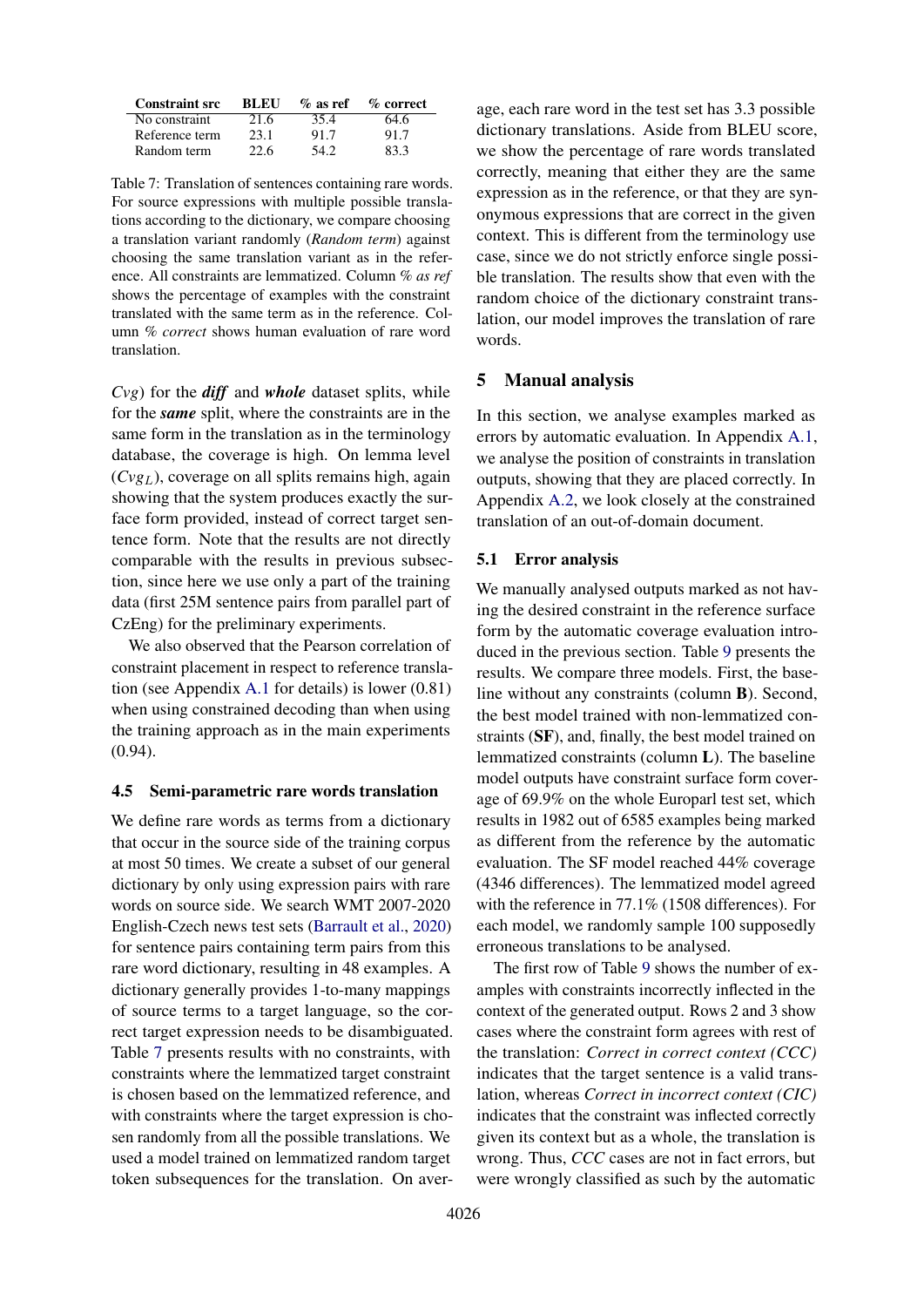<span id="page-8-1"></span>

| <b>Source</b>                | Canon | - Ref  | <b>Translation</b>                                          | Error      |
|------------------------------|-------|--------|-------------------------------------------------------------|------------|
| They are seeking to weaken   |       |        | Snaží se oslabit <b>návrh</b> Komise ve prospěch průmyslu.  | <b>CCC</b> |
| the Commission's proposal to | návrh | návrhu | Snaží se oslabit <b>návrh</b> Komise na prospěch průmyslu.  | CIC.       |
| benefit the industry.        |       |        | Snaží se oslabit <b>návrhu</b> Komise ve prospěch průmyslu. | Inflection |

Table 8: Example of three error types given canonical and reference target form constraints.

<span id="page-8-0"></span>

| <b>Error</b> type               |    | SF. |    |
|---------------------------------|----|-----|----|
| Incorrect inflection            |    | 46  |    |
| Correct in correct context      |    |     | 92 |
| Correct in incorrect context    |    | З   |    |
| Different correct word choice   | 28 |     |    |
| Different incorrect word choice |    |     |    |
| Invalid translation             |    |     |    |

Table 9: Analysis of 100 outputs marked as errors by the automatic evaluation, which means that either they do not contain the constraint or they contain it in a different surface form compared to the reference. We analysed three models – baseline (B), a model trained with surface form constraints using canonical forms of the constraints at test time (SF), and a model trained with lemmatized constraints using lemmatized terminology entries at test time (L).

evaluation, based on a direct comparison with the reference. The cases where the model ignores the constraint and generates a different word are in the categories *Different correct/incorrect word choice* (fourth and fifth rows), based on whether the generated word is a plausible translation of the source constraint. Examples where the translation generally goes wrong and the issue does not fit into the previous categories are under *Invalid translation*.

Our analysis shows that for the lemmatized model (L), the vast majority of the examples classified as errors are actually correctly translated and contain the requested constraint in the correct surface form. The presumed error is an artifact of the reference-based evaluation. Only 8% of these examples are real errors, compared to 66% for the surface form model.

In Table [8,](#page-8-1) we show three examples of errors found by the automatic evaluation. Given the canonical and reference source form of a constraint (návrh and návrhu, respectively, meaning "proposal"), some errors may arise in the translation. In the first row, although different from the reference source form, the constraint is correctly inflected given the context generated and in a correct translation, which configures a "correct in correct context" error (CCC). Similarly, in the second row, the same constraint with the same source form is correctly inflected given the context but in a wrong translation, which describes a "correct in incorrect

context" (CIC) error. Finally, the third translation has a wrong inflection given the context generated (Inflection error).

## 6 Conclusion

We described the problem of word inflection in lexically constrained machine translation. Our solution capitalizes on the ability of NMT models to generate correct word forms in the output translation. We train a Transformer model using lemmatized constraints supplied alongside the input sentences, and correct surface forms of the constraints in the reference. This training leads to a model producing the constraints in the output with high coverage, correct placement, and in a correct surface form.

We compare several methods of obtaining constraints and integrating them into the input. In the realistic use case of terminology integration, we evaluated our methods and show that without lemmatizing the training constraints, the chosen approach of integrating constraints into NMT does not work well for Czech. We effectively solve the issue of inflection errors by lemmatizing constraints, taking advantage of the Transformer's language modelling capacity with no additional inference costs. This has been proven by both automatic and manual evaluation. We show our method is also effective in translating general domain rare words using a bilingual dictionary and we plan future work in solving the problem of choosing correct translation term from number of variants.

## Acknowledgements

Our work is supported by the Bergamot project (European Union's Horizon 2020 research and innovation programme under grant agreement No 825303) aiming for fast and private user-side browser translation, GA CR NEUREM3 grant (Neural Representations in Multi-modal and Multi-lingual Modelling, 19-26934X (RIV: GX19-26934X)) and by SVV 260 453 grant. We also want to thank Michal Novák for his useful feedback and discussions.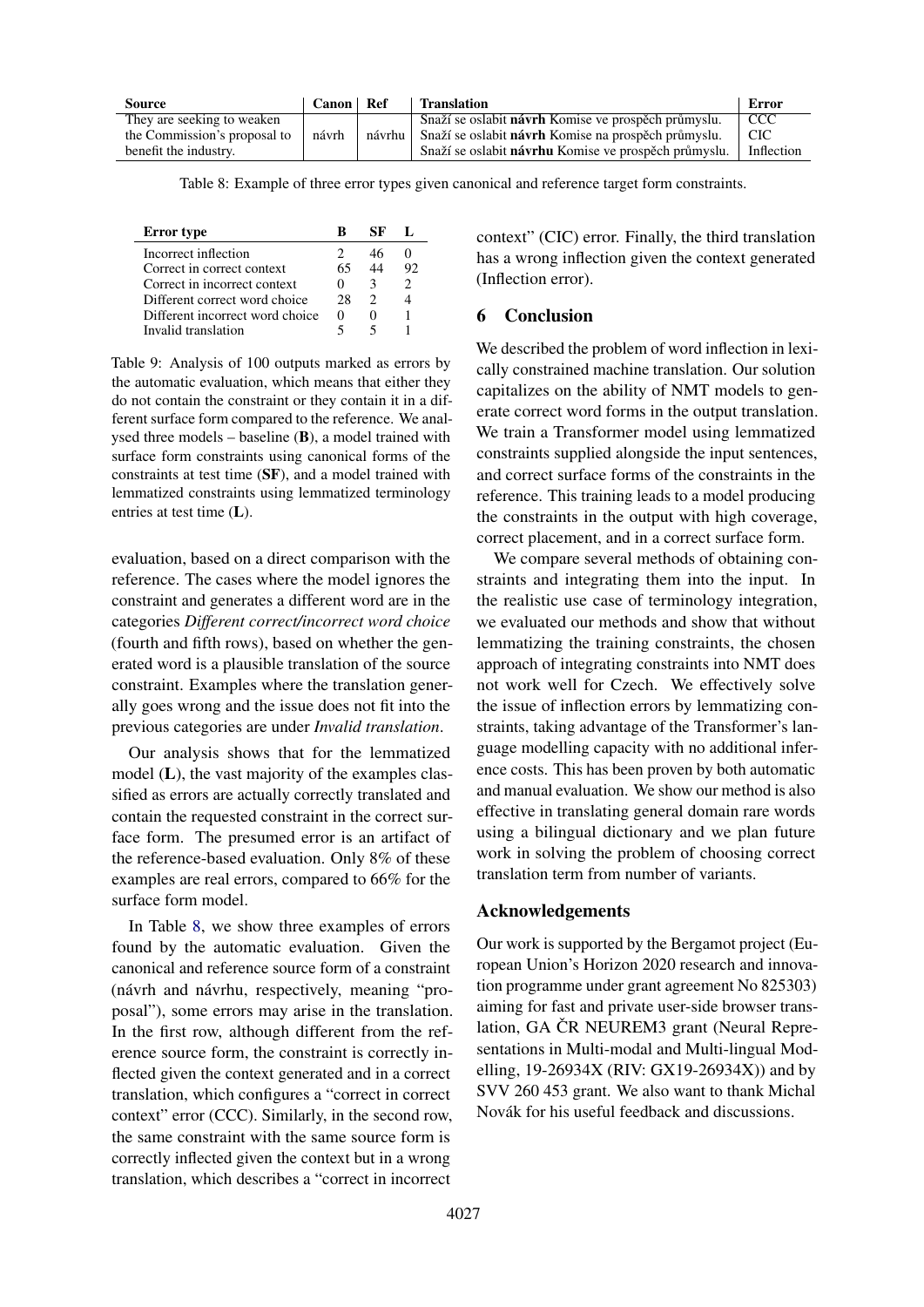### References

- <span id="page-9-7"></span>Peter Anderson, Basura Fernando, Mark Johnson, and Stephen Gould. 2017. [Guided open vocabulary im](https://doi.org/10.18653/v1/D17-1098)[age captioning with constrained beam search.](https://doi.org/10.18653/v1/D17-1098) In *Proceedings of the 2017 Conference on Empirical Methods in Natural Language Processing*, pages 936–945, Copenhagen, Denmark. Association for Computational Linguistics.
- <span id="page-9-13"></span>Loïc Barrault, Magdalena Biesialska, Ondřej Bojar, Marta R. Costa-jussà, Christian Federmann, Yvette Graham, Roman Grundkiewicz, Barry Haddow, Matthias Huck, Eric Joanis, Tom Kocmi, Philipp Koehn, Chi-kiu Lo, Nikola Ljubešic, Christof ´ Monz, Makoto Morishita, Masaaki Nagata, Toshiaki Nakazawa, Santanu Pal, Matt Post, and Marcos Zampieri. 2020. [Findings of the 2020 conference on](https://www.aclweb.org/anthology/2020.wmt-1.1) [machine translation \(WMT20\).](https://www.aclweb.org/anthology/2020.wmt-1.1) In *Proceedings of the Fifth Conference on Machine Translation*, pages 1–55, Online. Association for Computational Linguistics.
- <span id="page-9-12"></span>Loïc Barrault, Ondřej Bojar, Marta R. Costa-jussà, Christian Federmann, Mark Fishel, Yvette Graham, Barry Haddow, Matthias Huck, Philipp Koehn, Shervin Malmasi, Christof Monz, Mathias Müller, Santanu Pal, Matt Post, and Marcos Zampieri. 2019. [Findings of the 2019 conference on machine transla](https://doi.org/10.18653/v1/W19-5301)[tion \(WMT19\).](https://doi.org/10.18653/v1/W19-5301) In *Proceedings of the Fourth Conference on Machine Translation (Volume 2: Shared Task Papers, Day 1)*, pages 1–61, Florence, Italy. Association for Computational Linguistics.
- <span id="page-9-10"></span>Toms Bergmanis and Mārcis Pinnis. 2021. [Facilitat](https://www.aclweb.org/anthology/2021.eacl-main.271)[ing terminology translation with target lemma anno](https://www.aclweb.org/anthology/2021.eacl-main.271)[tations.](https://www.aclweb.org/anthology/2021.eacl-main.271) In *Proceedings of the 16th Conference of the European Chapter of the Association for Computational Linguistics: Main Volume*, pages 3105–3111, Online. Association for Computational Linguistics.
- <span id="page-9-9"></span>Rajen Chatterjee, Matteo Negri, Marco Turchi, Marcello Federico, Lucia Specia, and Frédéric Blain. 2017. [Guiding neural machine translation decoding](https://doi.org/10.18653/v1/W17-4716) [with external knowledge.](https://doi.org/10.18653/v1/W17-4716) In *Proceedings of the Second Conference on Machine Translation*, pages 157– 168, Copenhagen, Denmark. Association for Computational Linguistics.
- <span id="page-9-3"></span>Guanhua Chen, Yun Chen, Yong Wang, and Victor O.K. Li. 2020. [Lexical-constraint-aware neural machine](https://doi.org/10.24963/ijcai.2020/496) [translation via data augmentation.](https://doi.org/10.24963/ijcai.2020/496) In *Proceedings of the Twenty-Ninth International Joint Conference on Artificial Intelligence, IJCAI-20*, pages 3587–3593. International Joint Conferences on Artificial Intelligence Organization. Main track.
- <span id="page-9-5"></span>Josep Crego, Jungi Kim, Guillaume Klein, Anabel Rebollo, Kathy Yang, Jean Senellart, Egor Akhanov, Patrice Brunelle, Aurelien Coquard, Yongchao Deng, Satoshi Enoue, Chiyo Geiss, Joshua Johanson, Ardas Khalsa, Raoum Khiari, Byeongil Ko, Catherine Kobus, Jean Lorieux, Leidiana Martins, Dang-Chuan Nguyen, Alexandra Priori, Thomas Riccardi, Natalia Segal, Christophe Servan, Cyril Tiquet, Bo Wang, Jin Yang, Dakun Zhang, Jing Zhou,

and Peter Zoldan. 2016. [Systran's pure neural ma](http://arxiv.org/abs/1610.05540)[chine translation systems.](http://arxiv.org/abs/1610.05540)

- <span id="page-9-2"></span>Georgiana Dinu, Prashant Mathur, Marcello Federico, and Yaser Al-Onaizan. 2019. [Training neural ma](https://doi.org/10.18653/v1/P19-1294)[chine translation to apply terminology constraints.](https://doi.org/10.18653/v1/P19-1294) In *Proceedings of the 57th Annual Meeting of the Association for Computational Linguistics*, pages 3063–3068, Florence, Italy. Association for Computational Linguistics.
- <span id="page-9-6"></span>Greg Hanneman and Georgiana Dinu. 2020. [How](https://www.aclweb.org/anthology/2020.wmt-1.138) [should markup tags be translated?](https://www.aclweb.org/anthology/2020.wmt-1.138) In *Proceedings of the Fifth Conference on Machine Translation*, pages 1160–1173, Online. Association for Computational Linguistics.
- <span id="page-9-8"></span>Eva Hasler, Adrià de Gispert, Gonzalo Iglesias, and Bill Byrne. 2018. [Neural machine translation decod](https://doi.org/10.18653/v1/N18-2081)[ing with terminology constraints.](https://doi.org/10.18653/v1/N18-2081) In *Proceedings of the 2018 Conference of the North American Chapter of the Association for Computational Linguistics: Human Language Technologies, Volume 2 (Short Papers)*, pages 506–512, New Orleans, Louisiana. Association for Computational Linguistics.
- <span id="page-9-0"></span>Chris Hokamp and Qun Liu. 2017. [Lexically con](https://doi.org/10.18653/v1/P17-1141)[strained decoding for sequence generation using grid](https://doi.org/10.18653/v1/P17-1141) [beam search.](https://doi.org/10.18653/v1/P17-1141) In *Proceedings of the 55th Annual Meeting of the Association for Computational Linguistics (Volume 1: Long Papers)*, pages 1535–1546, Vancouver, Canada. Association for Computational Linguistics.
- <span id="page-9-1"></span>J. Edward Hu, Huda Khayrallah, Ryan Culkin, Patrick Xia, Tongfei Chen, Matt Post, and Benjamin Van Durme. 2019. [Improved lexically constrained](https://doi.org/10.18653/v1/N19-1090) [decoding for translation and monolingual rewriting.](https://doi.org/10.18653/v1/N19-1090) In *Proceedings of the 2019 Conference of the North American Chapter of the Association for Computational Linguistics: Human Language Technologies, Volume 1 (Long and Short Papers)*, pages 839–850, Minneapolis, Minnesota. Association for Computational Linguistics.
- <span id="page-9-15"></span>Marcin Junczys-Dowmunt, Roman Grundkiewicz, Tomasz Dwojak, Hieu Hoang, Kenneth Heafield, Tom Neckermann, Frank Seide, Ulrich Germann, Alham Fikri Aji, Nikolay Bogoychev, André F. T. Martins, and Alexandra Birch. 2018. [Marian: Fast](http://www.aclweb.org/anthology/P18-4020) [neural machine translation in C++.](http://www.aclweb.org/anthology/P18-4020) In *Proceedings of ACL 2018, System Demonstrations*, pages 116– 121, Melbourne, Australia. Association for Computational Linguistics.
- <span id="page-9-11"></span>Tom Kocmi, Martin Popel, and Ondrej Bojar. 2020. Announcing czeng 2.0 parallel corpus with over 2 gigawords. *arXiv preprint arXiv:2007.03006*.
- <span id="page-9-14"></span>Philipp Koehn. 2005. Europarl: A parallel corpus for statistical machine translation. In *MT summit*, volume 5, pages 79–86. Citeseer.
- <span id="page-9-4"></span>Philipp Koehn, Hieu Hoang, Alexandra Birch, Chris Callison-Burch, Marcello Federico, Nicola Bertoldi,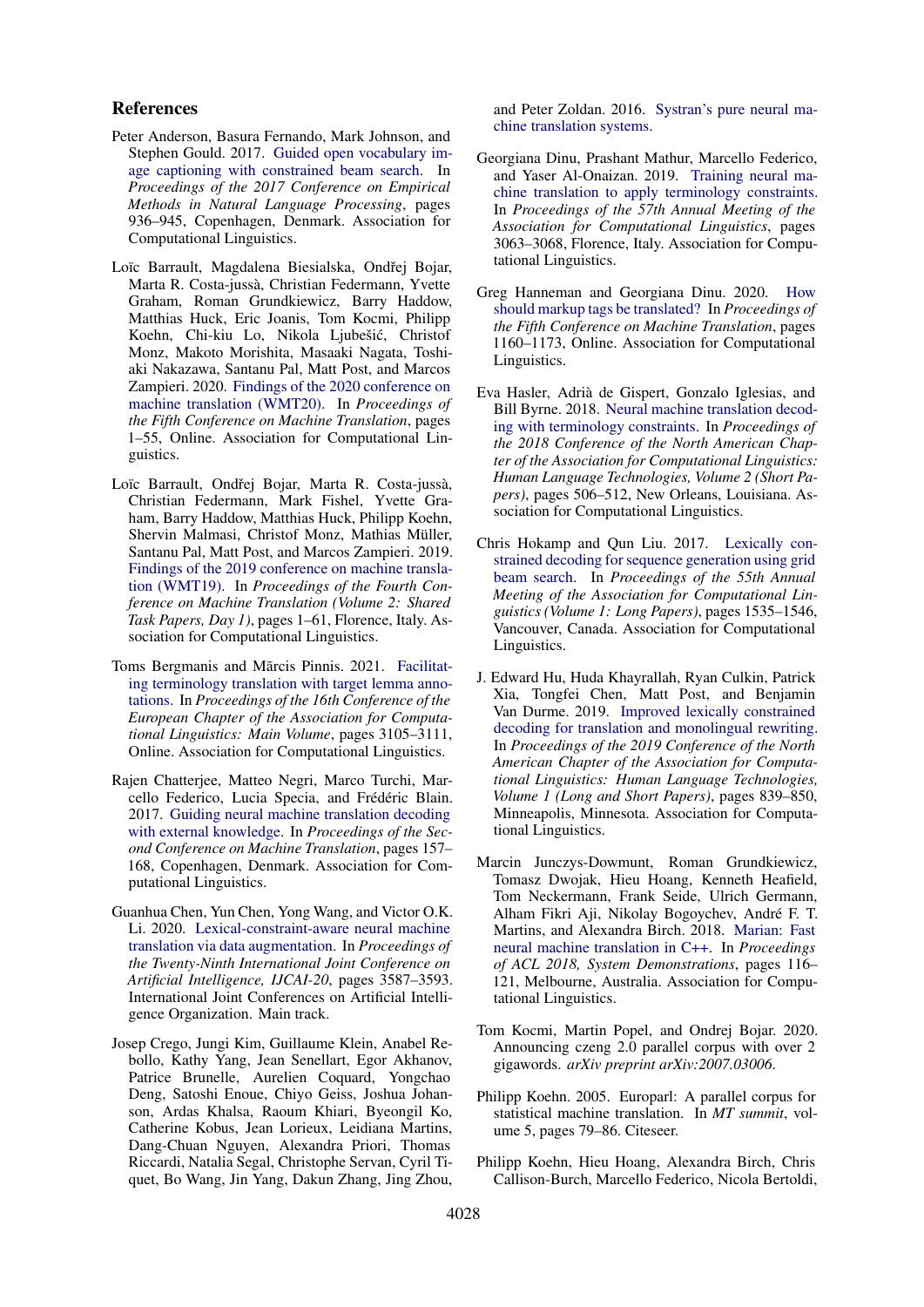Brooke Cowan, Wade Shen, Christine Moran, Richard Zens, Chris Dyer, Ondřej Bojar, Alexandra Constantin, and Evan Herbst. 2007. [Moses: Open](https://www.aclweb.org/anthology/P07-2045) [source toolkit for statistical machine translation.](https://www.aclweb.org/anthology/P07-2045) In *Proceedings of the 45th Annual Meeting of the Association for Computational Linguistics Companion Volume Proceedings of the Demo and Poster Sessions*, pages 177–180, Prague, Czech Republic. Association for Computational Linguistics.

- <span id="page-10-4"></span>Taku Kudo and John Richardson. 2018. [SentencePiece:](https://doi.org/10.18653/v1/D18-2012) [A simple and language independent subword tok](https://doi.org/10.18653/v1/D18-2012)[enizer and detokenizer for neural text processing.](https://doi.org/10.18653/v1/D18-2012) In *Proceedings of the 2018 Conference on Empirical Methods in Natural Language Processing: System Demonstrations*, pages 66–71, Brussels, Belgium. Association for Computational Linguistics.
- <span id="page-10-5"></span>Thang Luong, Ilya Sutskever, Quoc Le, Oriol Vinyals, and Wojciech Zaremba. 2015. [Addressing the rare](https://doi.org/10.3115/v1/P15-1002) [word problem in neural machine translation.](https://doi.org/10.3115/v1/P15-1002) In *Proceedings of the 53rd Annual Meeting of the Association for Computational Linguistics and the 7th International Joint Conference on Natural Language Processing (Volume 1: Long Papers)*, pages 11–19, Beijing, China. Association for Computational Linguistics.
- <span id="page-10-6"></span>Franz Josef Och and Hermann Ney. 2004. [The align](https://doi.org/10.1162/0891201042544884)[ment template approach to statistical machine trans](https://doi.org/10.1162/0891201042544884)[lation.](https://doi.org/10.1162/0891201042544884) *Computational Linguistics*, 30(4):417–449.
- <span id="page-10-2"></span>Hideo Okuma, Hirofumi Yamamoto, and Eiichiro Sumita. 2008. [Introducing a translation dictionary](https://doi.org/10.1093/ietisy/e91-d.7.2051) [into phrase-based smt.](https://doi.org/10.1093/ietisy/e91-d.7.2051) *IEICE - Trans. Inf. Syst.*, E91-D(7):2051–2057.
- <span id="page-10-12"></span>Myle Ott, Sergey Edunov, Alexei Baevski, Angela Fan, Sam Gross, Nathan Ng, David Grangier, and Michael Auli. 2019. [fairseq: A fast, extensible](https://doi.org/10.18653/v1/N19-4009) [toolkit for sequence modeling.](https://doi.org/10.18653/v1/N19-4009) In *Proceedings of the 2019 Conference of the North American Chapter of the Association for Computational Linguistics (Demonstrations)*, pages 48–53, Minneapolis, Minnesota. Association for Computational Linguistics.
- <span id="page-10-7"></span>Martin Popel, Marketa Tomkova, Jakub Tomek, Łukasz Kaiser, Jakob Uszkoreit, Ondřej Bojar, and  $Z$ deněk  $\check{Z}$ abokrtský. 2020a. Transforming machine translation: a deep learning system reaches news translation quality comparable to human professionals. *Nature Communications*, 11(4381):1–15.
- <span id="page-10-11"></span>Martin Popel, Marketa Tomkova, Jakub Tomek, Łukasz Kaiser, Jakob Uszkoreit, Ondřej Bojar, and Zdeněk Žabokrtský. 2020b. [Transforming machine](https://doi.org/10.1038/s41467-020-18073-9) [translation: a deep learning system reaches news](https://doi.org/10.1038/s41467-020-18073-9) [translation quality comparable to human profession](https://doi.org/10.1038/s41467-020-18073-9)[als.](https://doi.org/10.1038/s41467-020-18073-9) *Nature Communications*, 11(4381):1–15.
- <span id="page-10-9"></span>Matt Post. 2018. [A call for clarity in reporting BLEU](https://doi.org/10.18653/v1/W18-6319) [scores.](https://doi.org/10.18653/v1/W18-6319) In *Proceedings of the Third Conference on Machine Translation: Research Papers*, pages 186– 191, Brussels, Belgium. Association for Computational Linguistics.
- <span id="page-10-1"></span>Matt Post and David Vilar. 2018. [Fast lexically con](https://doi.org/10.18653/v1/N18-1119)[strained decoding with dynamic beam allocation for](https://doi.org/10.18653/v1/N18-1119) [neural machine translation.](https://doi.org/10.18653/v1/N18-1119) In *Proceedings of the 2018 Conference of the North American Chapter of the Association for Computational Linguistics: Human Language Technologies, Volume 1 (Long Papers)*, pages 1314–1324, New Orleans, Louisiana. Association for Computational Linguistics.
- <span id="page-10-3"></span>Rico Sennrich, Barry Haddow, and Alexandra Birch. 2016. [Neural machine translation of rare words](https://doi.org/10.18653/v1/P16-1162) [with subword units.](https://doi.org/10.18653/v1/P16-1162) In *Proceedings of the 54th Annual Meeting of the Association for Computational Linguistics (Volume 1: Long Papers)*, pages 1715– 1725, Berlin, Germany. Association for Computational Linguistics.
- <span id="page-10-0"></span>Kai Song, Yue Zhang, Heng Yu, Weihua Luo, Kun Wang, and Min Zhang. 2019. [Code-switching for](https://doi.org/10.18653/v1/N19-1044) [enhancing NMT with pre-specified translation.](https://doi.org/10.18653/v1/N19-1044) In *Proceedings of the 2019 Conference of the North American Chapter of the Association for Computational Linguistics: Human Language Technologies, Volume 1 (Long and Short Papers)*, pages 449–459, Minneapolis, Minnesota. Association for Computational Linguistics.
- <span id="page-10-8"></span>Milan Straka and Jana Straková. 2017. [Tokenizing,](https://doi.org/10.18653/v1/K17-3009) [POS tagging, lemmatizing and parsing UD 2.0 with](https://doi.org/10.18653/v1/K17-3009) [UDPipe.](https://doi.org/10.18653/v1/K17-3009) In *Proceedings of the CoNLL 2017 Shared Task: Multilingual Parsing from Raw Text to Universal Dependencies*, pages 88–99, Vancouver, Canada. Association for Computational Linguistics.
- <span id="page-10-10"></span>Ashish Vaswani, Noam Shazeer, Niki Parmar, Jakob Uszkoreit, Llion Jones, Aidan N. Gomez, undefinedukasz Kaiser, and Illia Polosukhin. 2017. Attention is all you need. In *Proceedings of the 31st International Conference on Neural Information Processing Systems*, NIPS'17, page 6000–6010, Red Hook, NY, USA. Curran Associates Inc.
- <span id="page-10-13"></span>Vilém Zouhar, Tereza Vojtěchová, and Ondřej Bojar. 2020. [WMT20 document-level markable error ex](https://www.aclweb.org/anthology/2020.wmt-1.41)[ploration.](https://www.aclweb.org/anthology/2020.wmt-1.41) In *Proceedings of the Fifth Conference on Machine Translation*, pages 371–380, Online. Association for Computational Linguistics.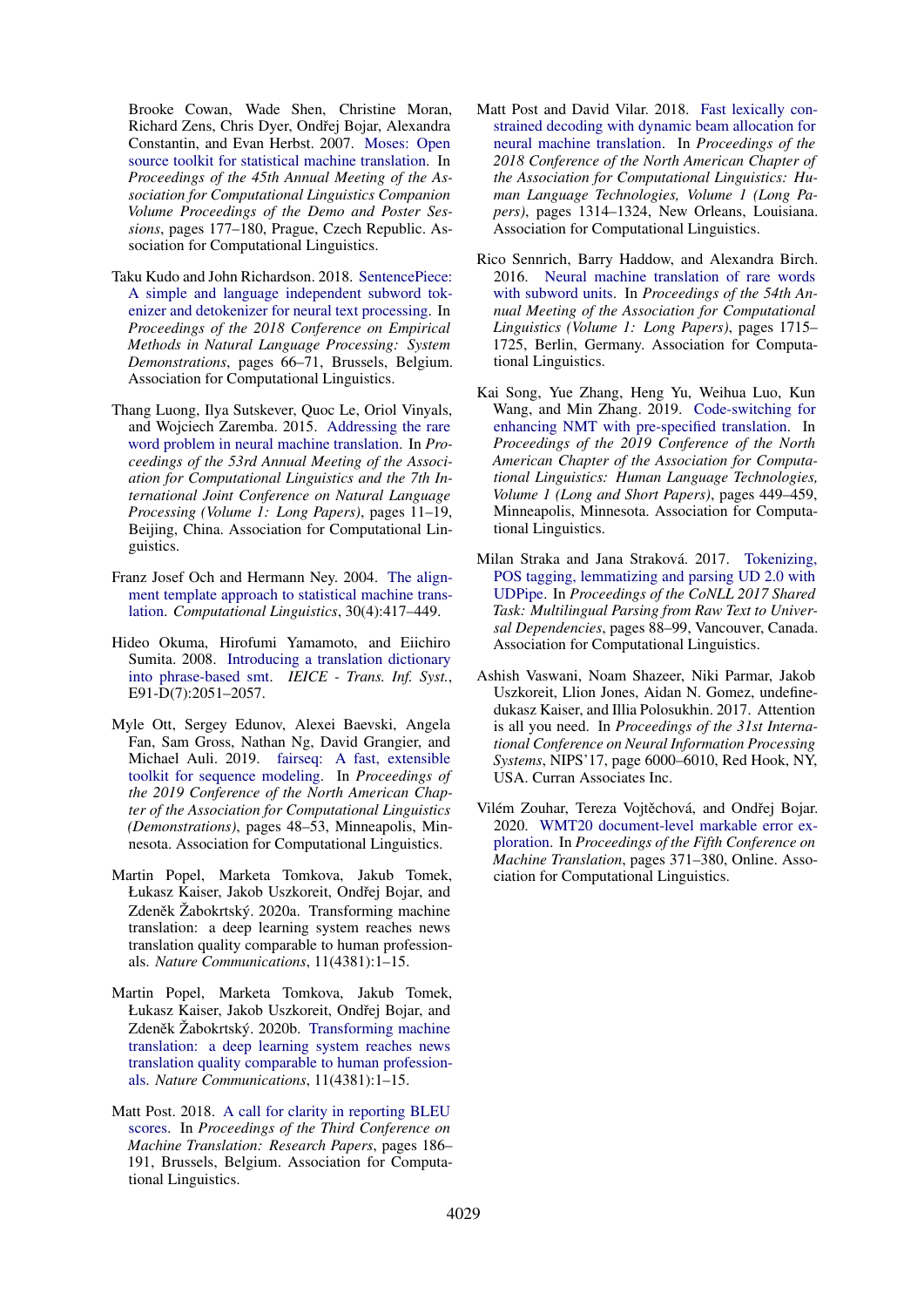## A Further analysis

## <span id="page-11-0"></span>A.1 Constraint placement

Increased BLEU and constraint coverage show that the evaluated methods are able to generate correct constraint string in the output. However, these metrics do not tell much about placement of constraints. If all the constraints are appended at the end of the output, we would get perfect coverage and, in some cases, possible increase in BLEU score – but this is not a desired behavior of the system.

To evaluate the correctness of constraint placement, we record starting indices of each satisfied constraint in both MT output and reference, and we compute Pearson's correlation between these two variables. As a sanity check of the correlation measure, we also modify the output of the constrained system and move the constraints it correctly produced to random positions. Both BLEU and the Pearson correlation drop considerably, see the line marked with "\*" in Table [10.](#page-11-2)

The second row shows the case of supplying constraints as a suffix for the baseline model, which was not trained to utilize them. Coverage of the constraints has increased – but, as expected, the model only generates some of the constraints at the end of the translation. Lower correlation with the reference placement shows that the placement is incorrect. In the fourth row, we randomly change positions of the constraints as described above. Again, the correlation decreases. These experiments indicate that the evaluated systems can generate constraints at correct positions in the output.

#### <span id="page-11-1"></span>A.2 Lease agreement case study

Our method proved to work well on the Europarl terminology test set. Since Europarl is included in the training data (only the actual test sentences are filtered out), we used an out-of-domain test document to assess the results using unknown terminology. For this purpose, we used a sublease agreement translated from Czech into English, which is included in WMT20 Markables test suite<sup>[6](#page-11-3)</sup> [\(Zouhar](#page-10-13) [et al.,](#page-10-13) [2020\)](#page-10-13). There are minor translation errors in the reference of the test set version used at WMT20, which we fixed.<sup>[7](#page-11-4)</sup> The difficulty of translating this agreement accurately lies in the translation of some of the legal terms, e.g. *tenant*, *lessee*, *lease* or *sub-*

<span id="page-11-3"></span>

[wmt20-elitr-testsuite/](https://github.com/ELITR/wmt20-elitr-testsuite/)

<span id="page-11-2"></span>

| Model           | Constr. BLEU Cvg |      |       | Pos $\rho$   |
|-----------------|------------------|------|-------|--------------|
| <b>Baseline</b> | $\overline{a}$   | 30.9 | 70.70 | 0.9362       |
| Baseline suffix |                  | 27.6 |       | 76.93 0.8407 |
| Suffix          | suffix           | 35.3 |       | 95.05 0.9382 |
| $Suffix *$      | suffix           | 16.8 |       | 95.05 0.3486 |

Table 10: Correlation between start character indices of the satisfied constraints in system's output and reference. The table shows that the evaluated methods place constraints at the correct positions in the output. When we move the constraints (marked with an asterisk), the correlation between the positions drops.

*lease*. These terms are often used interchangeably in common language. In this case, tenant (*nájemník* in Czech) is a person who has an apartment in a lease from the owner and lessee (*podnájemník*) is a person that is using the apartment based on the agreement with the tenant.

We manually created a database of 11 legal terms and their translations used in the document. Note that we know that the sublease agreement is between two women, so we used feminine forms of the translations for lessee and tenant. Table [11](#page-12-2) compares translations produced by our systems against existing approaches on one problematic sentence. We used following term pairs as our constraints for this sentence:

| Source                | <b>Target</b>      |
|-----------------------|--------------------|
| Term of the Lease     | Doba podnájmu      |
| lessee                | podnájemkyně       |
| tenant                | nájemkyně          |
| apartment in question | předmětný byt      |
| Sublease agreement    | Smlouva o podnájmu |
|                       | bytu               |

Our three systems are: (1) the model based on suffixed surface form constraints, (2) the same model using lemmatized constraints, and (3) the two-factored model using surface form factors as described in Appendix [B.5.](#page-14-0) They are compared with the outputs of CUBBITT<sup>[8](#page-11-5)</sup>, the state-of-the-art English-Czech system by [Popel et al.](#page-10-11) [\(2020b\)](#page-10-11), and two commercial translation engines (Google Trans-late<sup>[9](#page-11-6)</sup> and Lingea Translator<sup>[10](#page-11-7)</sup>). Constraint terms typeset in green are translated correctly according to the terminology, orange terms are very similar

```
9https://translate.google.com/
```
<span id="page-11-7"></span><sup>10</sup><https://translator.lingea.com/>

<span id="page-11-4"></span> $7$ We will provide the link to the fixed test set in the cameraready version.

<span id="page-11-5"></span><sup>8</sup>[https://lindat.mff.cuni.cz/services/](https://lindat.mff.cuni.cz/services/translation/) [translation/](https://lindat.mff.cuni.cz/services/translation/)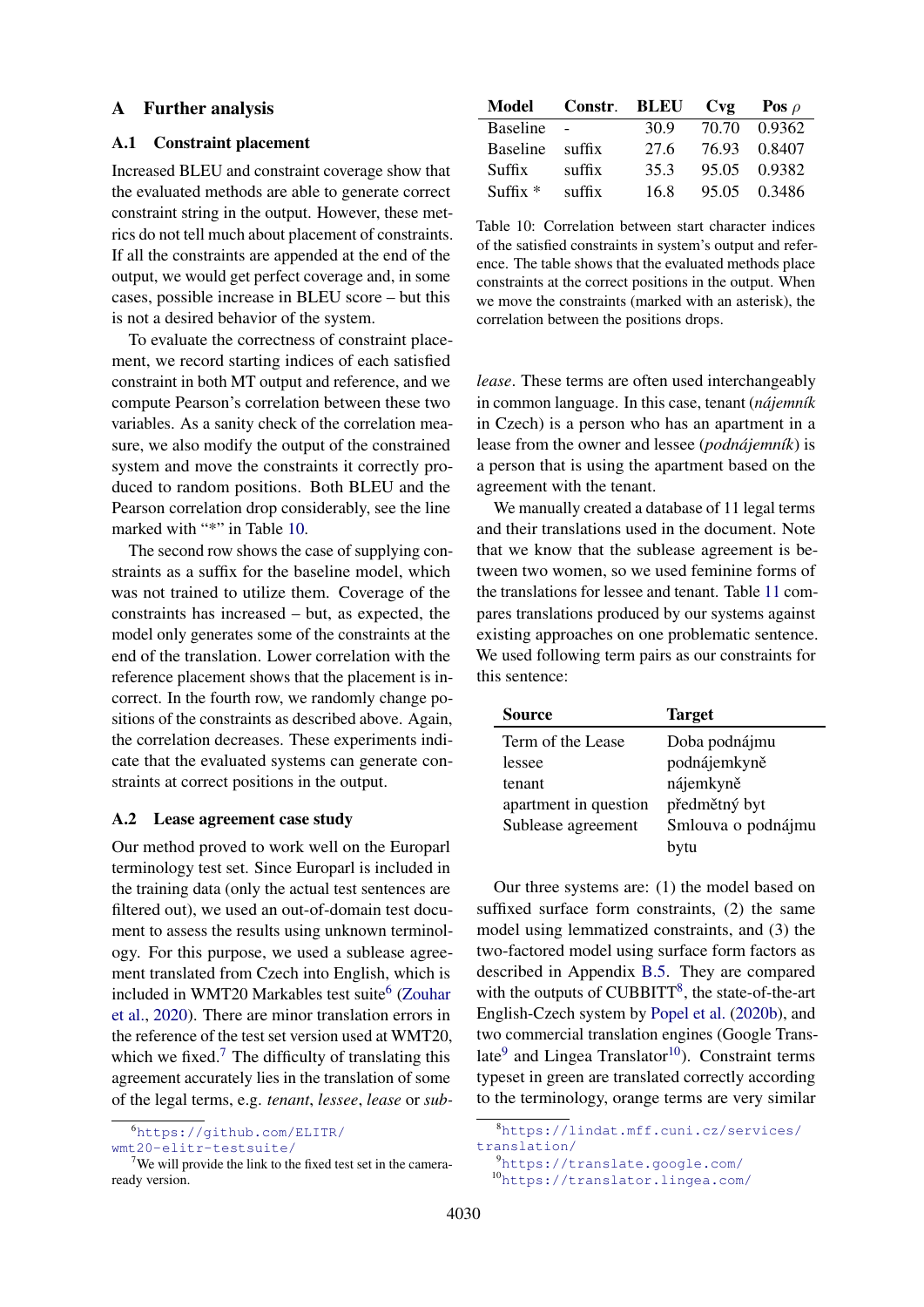<span id="page-12-2"></span>

| Model               | <b>Translation</b>                                                                                                                                                                                                                                                                                                                                    |
|---------------------|-------------------------------------------------------------------------------------------------------------------------------------------------------------------------------------------------------------------------------------------------------------------------------------------------------------------------------------------------------|
| Source              | In Art. III of the <b>Sublease agreement</b> , entitled " <b>Term of the Lease</b> <sub>2</sub> ," the <b>tenant</b> <sub>3</sub> , and the <b>lessee</b> <sub>4</sub><br>agreed that the <b>apartment in question</b> <sub>5</sub> would be rented to the <b>lessee</b> <sup>6</sup> for a fixed period from 13th<br>May 2016 to 31st December 2018. |
| Google Translate    | V čl. III smlouvy o podnájmu <sub>1</sub> s názvem "Doba nájmu" <sub>2</sub> se nájemce <sub>3</sub> a nájemce <sub>4</sub> dohodli, že<br><b>předmětný byt</b> <sub>5</sub> bude <b>nájemci</b> <sub>6</sub> pronajat na dobu určitou od 13. května 2016 do 31. prosince 2018.                                                                       |
| Lingea Translator   | V čl. III podnájemní smlouvy <sub>1</sub> , nadepsané "Lhůta nájmu <sub>2</sub> ", se nájemce <sub>a</sub> a nájemce <sub>4</sub> dohodli, že<br>dotčený byt <sub>5</sub> bude nájemci <sub>6</sub> pronajat na dobu určitou od 13. května 2016 do 31. prosince 2018.                                                                                 |
| <b>CUBBITT</b>      | V umění. III podnájemní smlouvy <sub>1</sub> nazvané " <b>Podmínky pronájmu</b> <sub>2</sub> " se nájemce <sub>3</sub> a nájemce <sub>4</sub><br>dohodli, že předmětný byt <sub>5</sub> bude nájemci <sub>6</sub> pronajímán na dobu určitou od 13. května 2016 do 31.<br>prosince 2018                                                               |
| Suffix surface form | V čl. III podnájemní smlouva o podnájmu, nadepsaném "Lhůta nájmu,", se nájemkyně, a<br>podnájemkyně <sub>4</sub> dohodly, že předmětný byt <sub>5</sub> bude nájemci <sub>6</sub> pronajat na dobu určitou od 13. května<br>2016 do 31. prosince 2018.                                                                                                |
| Suffix lemmatized   | V článku III smlouvy o podnájmu <sub>1</sub> , nazvaném "doba podnájmu <sub>2</sub> " se nájemkyně <sub>a</sub> a<br>podnájemkyně dohodli <sub>a</sub> , že předmětný byt <sub>s</sub> bude nájemci <sub>6</sub> pronajat na dobu určitou od 13. května<br>2016 do 31. prosince 2018.                                                                 |
| <b>Factored SF</b>  | III smlouvy o podnájmu bytu <sub>1</sub> , nadepsaný "podnájmu <sub>2</sub> " nájemkyně <sub>3</sub> a<br>Včl.<br>podnájemkyně <sub>4</sub> souhlasily s tím, že předmětný byt <sub>5</sub> bude pronajat podnájemkyni <sub>6</sub> na dobu<br>určitou od 13. května 2016 do 31. prosince 2018.                                                       |
| Ref                 | III Smlouvy o podnájmu, bytu, nazvaném "Doba podnájmu <sub>o</sub> ", se nájemkyně <sub>a</sub> a<br>Včl.<br>podnájemkyně <sub>4</sub> dohodly, že předmětný byt <sub>5</sub> bude podnájemkyni <sub>6</sub> přenechán k užívání na dobu<br>určitou od 13. 5. 2016 do 31. 12. 2018.                                                                   |

Table 11: Translations of one of the difficult sentences from WMT20 ELITR test set.

in meaning to the terminology database translation, and red ones are clear translation errors. We note that especially the word *podnájemkynˇe* (*lessee* in feminine form) poses some difficulties for the model to produce, since it does not appear in the training data. Its masculine forms, *podnájemce* or *podnájemník* appear 182 times in different inflections.

Another difficulty is added by the fact that the word *lessee* appears two times in the sentence. All of the systems produce the correct constrained translation at most for the first occurrence, with exception of factored model, which is supplied explicit alignment between source and target part of the constraints. We hypothesize that other models consider the constraint as covered after it is generated for the first time.

Overall, the constrained models provide more accurate translations compared to the unconstrained SOTA models, effectively integrating the constraints even in a difficult out-of-domain example.

## <span id="page-12-0"></span>B Other related experiments

We present experiments that influenced our architectural choices in the paper, but are not discussed in the main text. Note that the results are not directly comparable, since a slightly different preprocessing was used.

## B.1 Constraints as prefix or suffix

In Table [12,](#page-13-0) we compare passing the constraints as a prefix of the source sentence, as a suffix and as a suffix with all positional embeddings of the constraint part starting with 1024. Using prefix resulted in the best coverage, but, as visible in column *Pos*  $\rho$ , correlation of constraint positions is lower than for other models. Upon manual inspection, we saw that the constraints were in some cases generated also as a prefix of the target sentence. For the main experiments, we decided to use suffix integration with positional embedding shifting, since it provided slightly better coverage than the basic suffix variant.

## <span id="page-12-1"></span>B.2 Wiktionary vs. proprietary dictionary

Dictionary is necessary for one of the training methods we explore. For our main results, we used a proprietary dictionary, which provides better coverage of the possible term pairs, but harms the reproducibility of this part of our experiments. Thus, we also evaluated our method using Wiktionary<sup>[11](#page-12-3)</sup> to

<span id="page-12-3"></span><sup>11</sup><https://www.wiktionary.org/>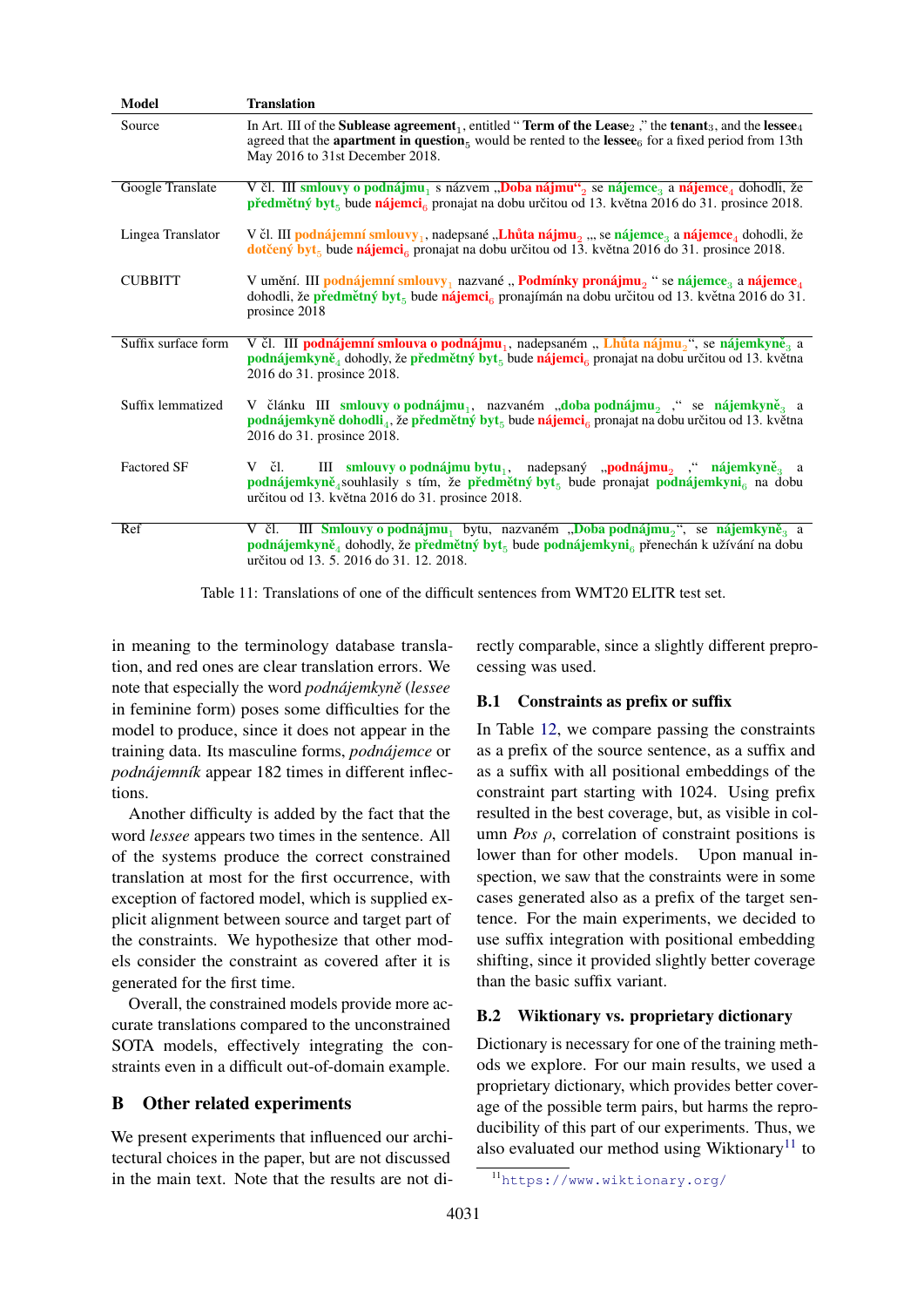<span id="page-13-0"></span>

| Train const. Integration BLEU Cvg BLEU <sub>L</sub> Cvg <sub>L</sub> |                   |             |       |      |       | Pos $\rho$   |
|----------------------------------------------------------------------|-------------------|-------------|-------|------|-------|--------------|
| baseline                                                             | $\sim$ 100 $\sim$ | 30 9        | 70.51 | 37.0 |       | 77.46 0.9322 |
| random                                                               | prefix            | 34.7        | 96.15 | 39.4 | 95.51 | 0.8468       |
| random                                                               | suffix            | 34.9        | 93.02 | 40.0 | 92.99 | 0.9336       |
| random, shift                                                        | suffix+shift      | <b>34.9</b> | 93.12 | 40.1 | 93.25 | 0.9349       |

Table 12: Comparison of integrating the constraints as a prefix, suffix and suffix with positional embedding shifting. Note the results are not directly comparable to main paper results, as the train and test set preprocessing is different.

<span id="page-13-4"></span>

| <b>TTT</b><br>Words | Price | <i>ncrease</i> | 1S | vlannea    | novano<br>plano | mainly | 1n | larger | alities<br>muni.<br>ına | obcich            |  |
|---------------------|-------|----------------|----|------------|-----------------|--------|----|--------|-------------------------|-------------------|--|
| Factor              |       |                | ∼  | CDC<br>элс | T T T T<br>U1   |        |    |        | $\alpha$<br>экс         | $T^{\prime}$<br>ີ |  |

Table 13: Example of the constrained translation process using factors.

<span id="page-13-2"></span>

| Train c. | Test c. | <b>BLEU</b> | Cvg   | $\text{Cvg}_L$ |
|----------|---------|-------------|-------|----------------|
|          |         | 38.2        | 69.90 | 84.37          |
|          |         | 38.8        | 70.27 | 85.0           |
| SF       | canon.  | 36.6        | 44.0  | 96.56          |
|          | Ref SF  | 40.6        | 96.97 | 95.08          |
|          | lemma   | 35.1        | 30.88 | 96.74          |
|          |         | 38.6        | 69.87 | 84.05          |
| Lemma    | canon.  | 38.9        | 77.1  | 95.44          |
|          | Ref SF  | 39.1        | 81.44 | 94.15          |
|          | lemma   | 38.9        | 77.22 | 95.55          |
|          |         | 37.7        | 69.37 | 83.51          |
| Mixed    | canon.  | 37.5        | 69.68 | 95.08          |
|          | Ref SF  | 39          | 91.65 | 94.72          |
|          | lemma   | 38          | 76.57 | 95.25          |

Table 14: Performance of the model mixing half of the training examples with surface form constraints and half of them lemmatized on the whole Europarl test set. Compared with the models, where either lemmatization was never applied on constraints during training (SF), or it was applied on all data examples (Lemma).

obtain constraints in the same way as described in the main experiments section (see Section [4\)](#page-3-6). We present the results in Table [15.](#page-13-1)

Looking up term pairs from the commercial dictionary in the test set, we found 7201 term pairs that were used as a constraint. On the other hand, we found only 2529 term pairs using Wiktionary. We see that both models are able to incorporate constraints from the dictionary used during the training with similar success – about 94% of the constraints are covered. However, *Large* dictionary provides better BLEU scores, since more constraint pairs are found overall in the test set.

## B.3 Mixed lemma and surface form training

As we noticed in Section [4,](#page-3-6) lemmatized models have lower surface form coverage than nonlemmatized models when supplied with constraints in the reference surface form. As we show in our manual analysis, this is mostly an issue of

<span id="page-13-1"></span>

| <b>Training dict.</b> | Test dict. | <b>BLEU</b> | Cvg  |
|-----------------------|------------|-------------|------|
|                       | Wiki       | 29.2        | 79.5 |
|                       | Large      | 29.2        | 69.2 |
| Wiki                  | Wiki       | 30.1        | 93.7 |
| Wiki                  | Large      | 29.6        | 81.8 |
| Large                 | Wiki       | 24.6        | 91.7 |
| Large                 | Large      | 34.3        | 94.3 |

Table 15: Comparison between using large, commercial dictionary (*Large*) as opposed to Wiktionary (*Wiki*) to obtain both training and test constrains. The results are computed on the oracle newstest-2020 test set, see [4.2](#page-3-7) for details.

automated evaluation based on comparison with reference, as the constraints are produced in correct form given the context of the output sentence produced by the model. Nevertheless, we experimented with a way to improve results of this automatic evaluation.

We trained another batch of models with 50% of the constraints lemmatized and 50% left in the surface forms. Table [14](#page-13-2) shows that this type of training improves integration of reference surface form constraints over the training where all constraints are lemmatized, while performance on lemmatized constraints does not decrease by a large margin.

#### B.4 Stemming

In Table [17,](#page-14-1) we compare stemming<sup>[12](#page-13-3)</sup> and lemmatization as the contraint preprocessing methods. The models in the table are trained with suffix constraints. The results are very similar, with stemming obtaining better results in terms of surface form coverage whereas lemmatization is better in lemma coverage. Since in Section [5](#page-7-0) we have shown that the difference between surface and lemma coverage for lemmatized model is caused

<span id="page-13-3"></span><sup>12</sup>[https://research.variancia.com/czech\\_](https://research.variancia.com/czech_stemmer/) [stemmer/](https://research.variancia.com/czech_stemmer/)